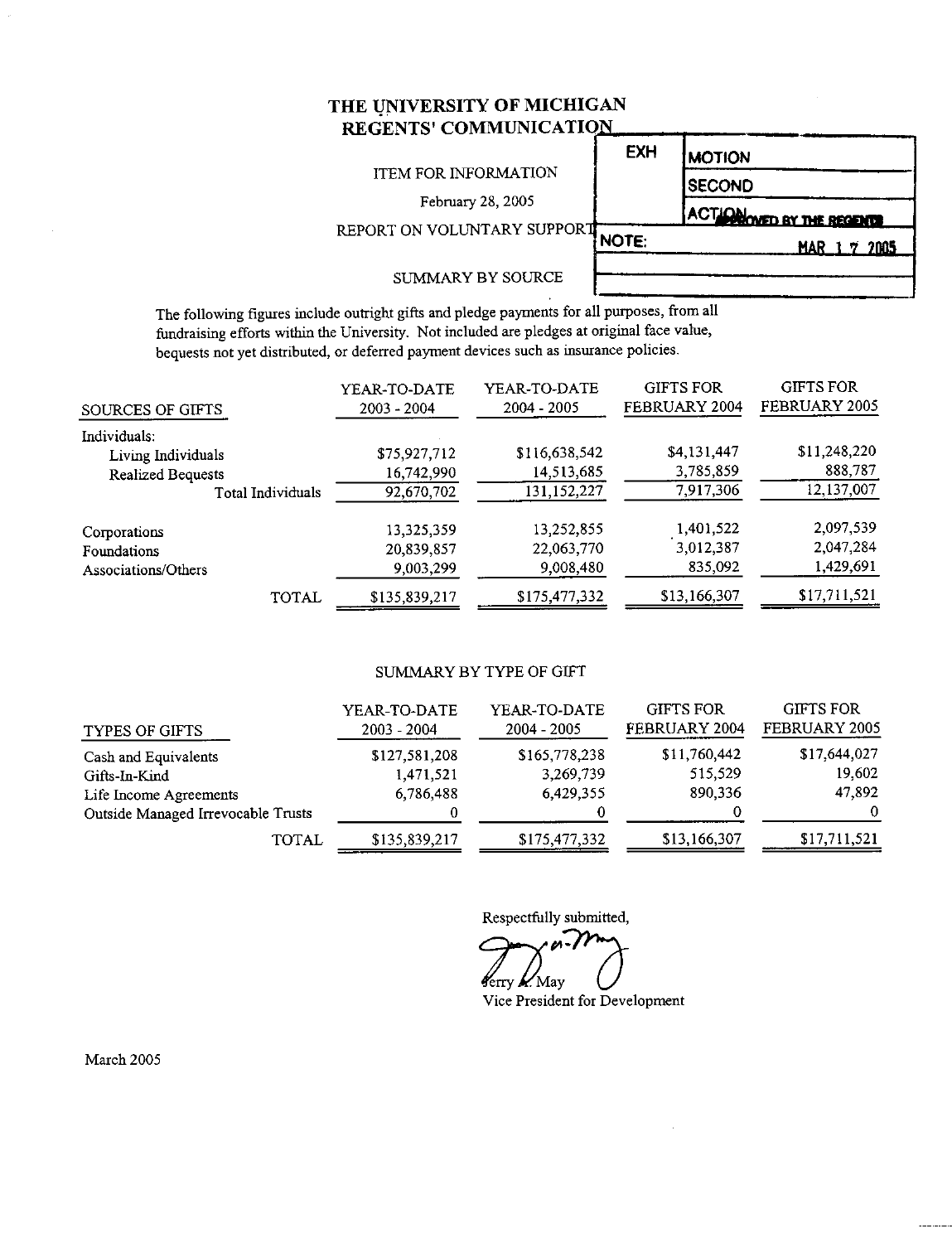# ITEM FOR INFORMATION February 28, 2005 REPORT ON VOLUNTARY SUPPORT

#### SUMMARY BY SOURCE

|                          | <b>STATE OF</b> | <b>OUTSIDE OF</b>     | <b>STATE OF</b> | <b>OUTSIDE OF</b>   |
|--------------------------|-----------------|-----------------------|-----------------|---------------------|
|                          | <b>MICHIGAN</b> | <b>STATE</b>          | <b>MICHIGAN</b> | <b>STATE</b>        |
|                          | YEAR-TO-DATE    | YEAR-TO-DATE          | YEAR-TO-DATE    | <b>YEAR-TO-DATE</b> |
| <b>SOURCES OF GIFTS</b>  | 2004 - 2005     | 2004 - 2005           | 2004 - 2005     | 2004 - 2005         |
|                          |                 | <b>GIFTS RECEIVED</b> |                 | % OF GIFT RECEIPTS  |
| Individuals:             |                 |                       |                 |                     |
| Living Individuals       | \$56,986,198    | \$59,652,344          | 48.9%           | 51.1%               |
| <b>Realized Bequests</b> | 5,281,892       | 9,231,793             | 36.4%           | 63.6%               |
| <b>Total Individuals</b> | 62,268,090      | 68,884,137            | 47.5%           | 52.5%               |
| Corporations             | 5,289,480       | 7,963,375             | 39.9%           | 60.1%               |
| Foundations              | 4,022,132       | 18,041,638            | 18.2%           | 81.8%               |
| Associations/Others      | 2,628,906       | 6,379,574             | 29.2%           | 70.8%               |
| <b>TOTAL Dollars</b>     | \$74,208,608    | \$101,268,724         | 42.3%           | 57.7%               |
|                          |                 | <b>DONORS</b>         |                 | % OF DONORS         |
| Individuals:             |                 |                       |                 |                     |
| Living Individuals       | 52,951          | 32,853                | 61.7%           | 38.3%               |
| <b>Realized Bequests</b> | 77              | 75                    | 50.7%           | 49.3%               |
| <b>Total Individuals</b> | 53,028          | 32,928                | 61.7%           | 38.3%               |
| Corporations             | 501             | 784                   | 39.0%           | 61.0%               |
| <b>Foundations</b>       | 42              | 70                    | 37.5%           | 62.5%               |
| Associations/Others      | 393             | 168                   | 70.1%           | 29.9%               |
| <b>TOTAL Donors</b>      | 53,964          | 33,950                | 61.4%           | 38.6%               |

March 2005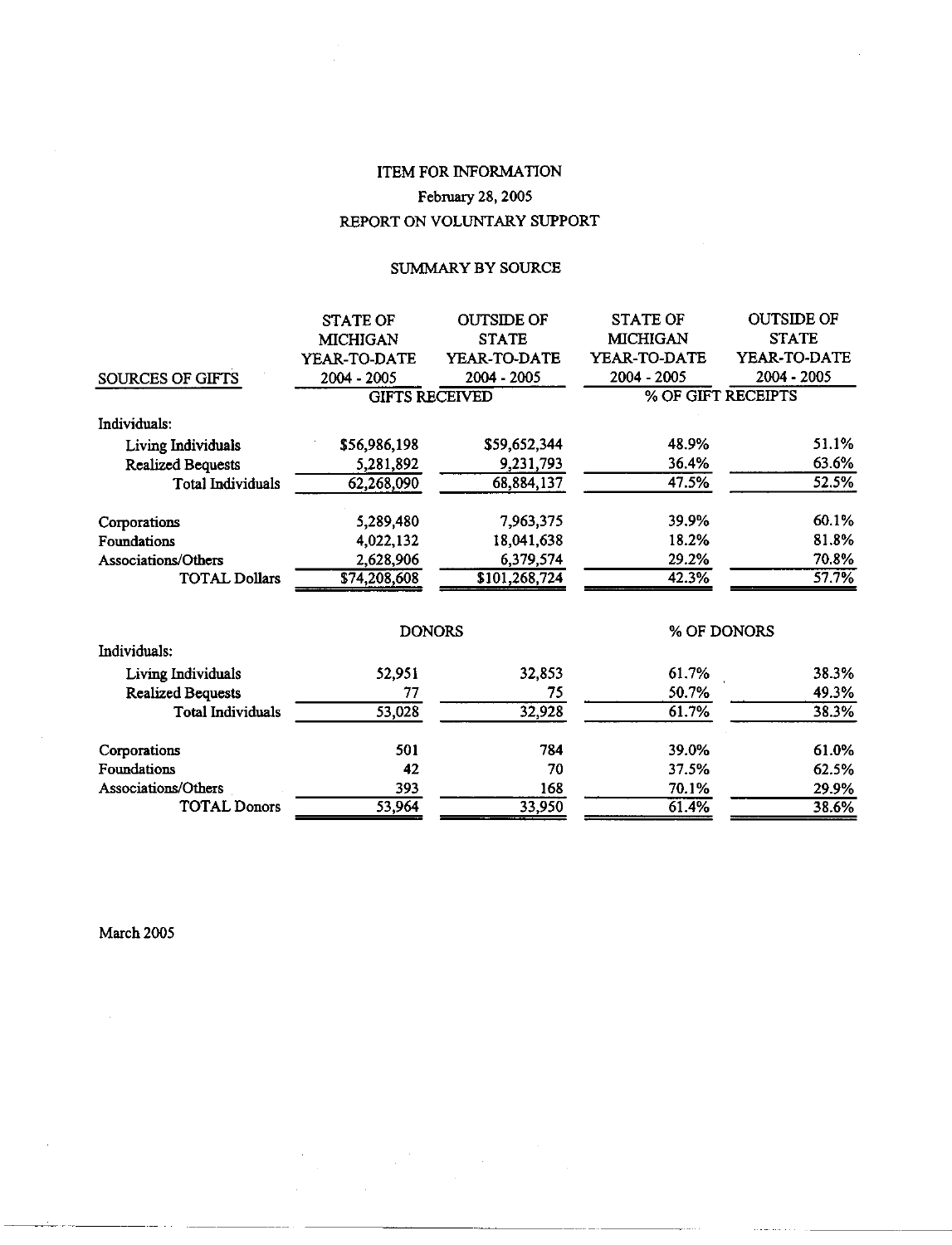# **LISTING OF GIFTS \$10,000 AND OVER FOR FEBRUARY 2005**

| <b>Accenture Foundation, Inc., Chicago, Illinois</b><br>for employee matching gifts                                                                              | \$50,265 |
|------------------------------------------------------------------------------------------------------------------------------------------------------------------|----------|
| <b>Advanced Micro Devices, Inc., Sunnyvale, California</b><br>for the Computer Science and Engineering Building Fund in the College<br>of Engineering            | 25,000   |
| <b>Advanced Risc Machines, Ltd., Cambridge, England</b><br>for research in the College of Engineering                                                            | 39,403   |
| Allergan Pharmaceuticals, Irvine, California<br>for research in the Medical School                                                                               | 71,875   |
| Alliance of Automobile Manufactures, Inc., Washington, D.C.<br>for support in the Transportation Research Institute                                              | 497,500  |
| Robert I. Alpern, Bloomfield Hills<br>4,000 shares of Commercial Federal Corporation common stock<br>for the Marge and Robert Alpern Funds in the Medical School | 109,660  |
| Alzheimer's Disease Research, Rockville, Maryland<br>for research in the College of Pharmacy                                                                     | 12,500   |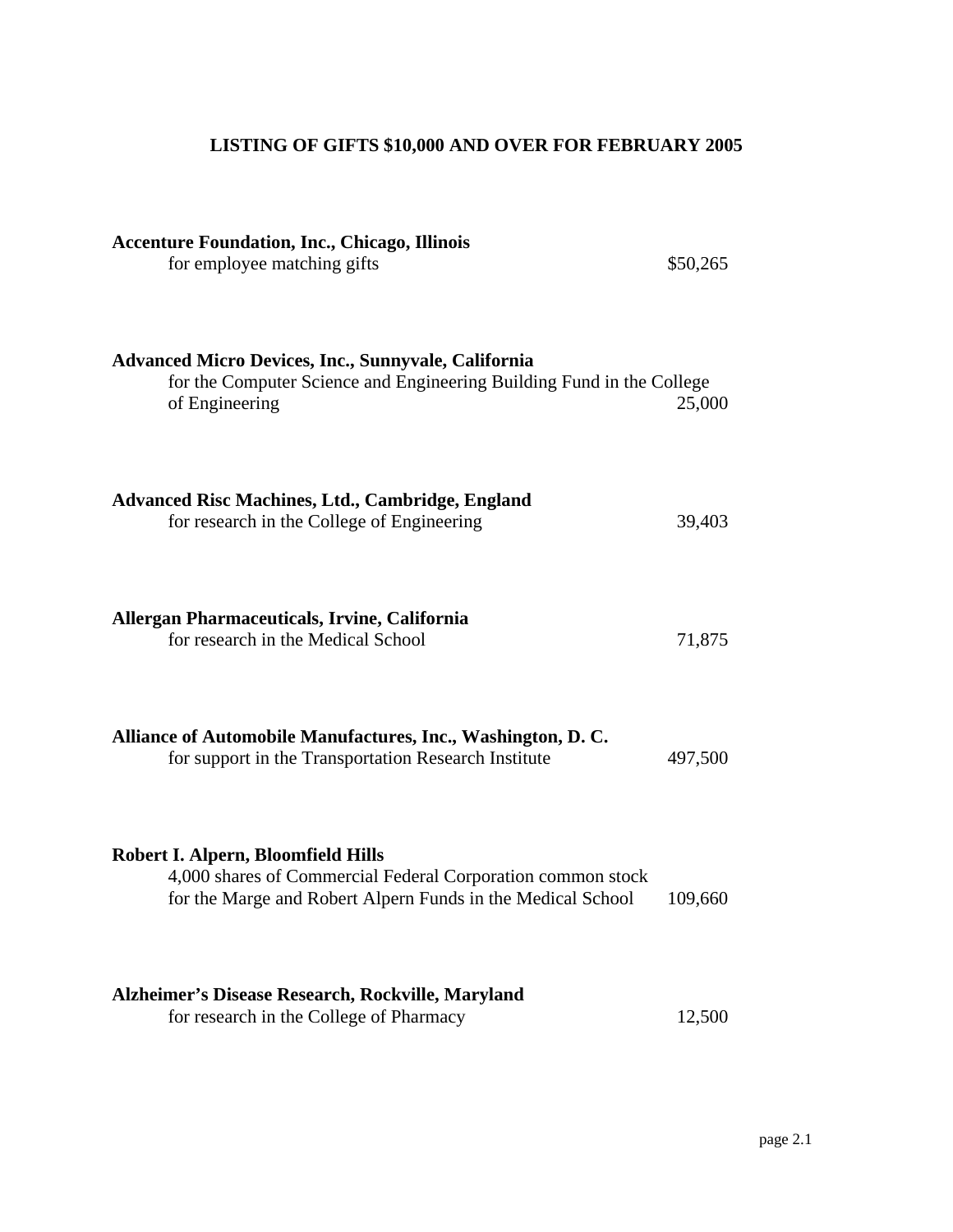| 10,500  |
|---------|
|         |
| 30,000  |
| 207,763 |
| 12,000  |
| 17,500  |
|         |
| 37,500  |
| 11,000  |
| 50,000  |
|         |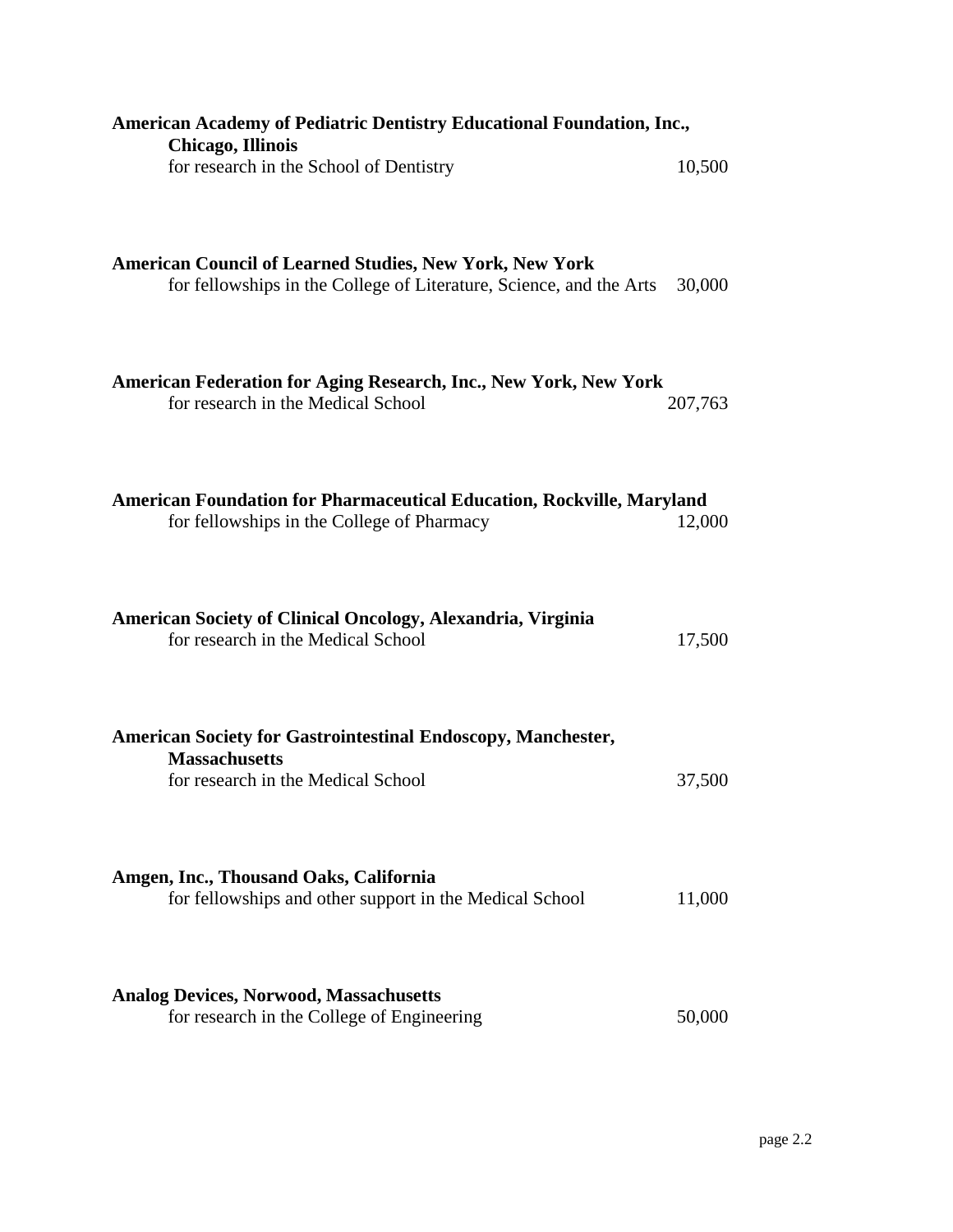| <b>Anonymous Donor</b><br>for support in the Gerald R. Ford School of Public Policy                                                                                                 | 100,000 |
|-------------------------------------------------------------------------------------------------------------------------------------------------------------------------------------|---------|
| <b>Anonymous Donor</b><br>for support in the Museum of Zoology                                                                                                                      | 50,000  |
| <b>April Restaurants, LLC, Totowa, New Jersey</b><br>for the Dr. Martin Luther King, Jr., Scholarship for Business Students in<br>the Stephen M. Ross School of Business            | 25,000  |
| <b>Aronoff Foundation, Inc., Bloomfield Hills</b><br>for research in the Medical School                                                                                             | 25,000  |
| Lewis B. Becker, Palm Desert, California<br>for the Lewis and Lillian Becker Professorship Fund in the Medical<br>School                                                            | 500,000 |
| <b>Benedek Family Foundation, Los Angeles, California</b><br>for the Barbara and Peter Benedek Dean's Merit Scholarship Fund in the<br>College of Literature, Science, and the Arts | 12,500  |
| <b>Alvin M. Bentley Foundation, Inc., Owosso</b><br>for the Alvin M. and Arvella D. Bentley Scholarship in the College of<br>Literature, Science, and the Arts                      | 52,500  |
| Mandell L. and Madeleine H. Berman Foundation, Southfield<br>for the Drachler Educational Travel Fund in the School of Social Work                                                  |         |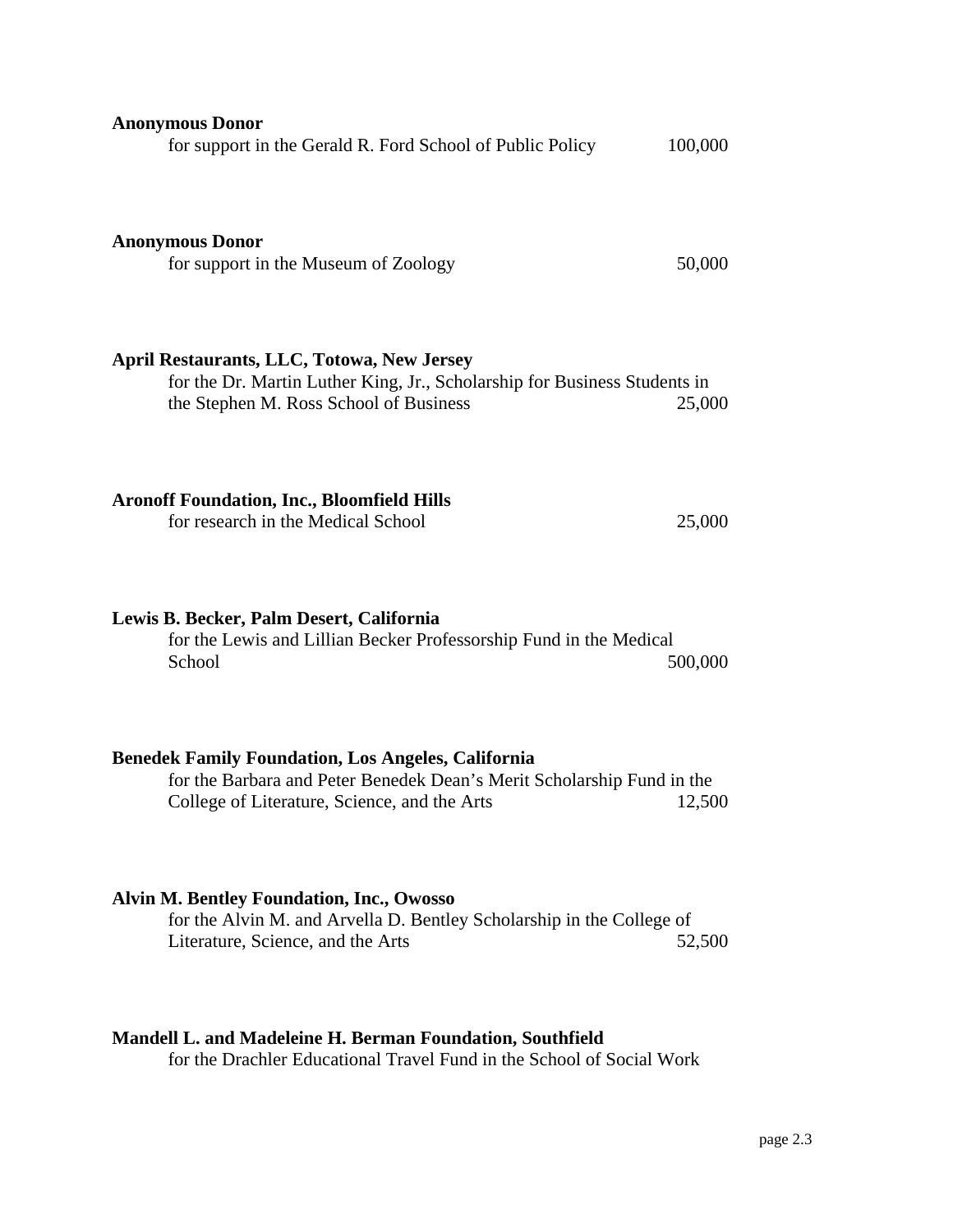#### 15,000

| A. G. Bishop Charitable Trust<br>for the University Outreach Program Development Efforts Fund at the<br>University of Michigan-Flint                                                         | 10,000 |
|----------------------------------------------------------------------------------------------------------------------------------------------------------------------------------------------|--------|
| <b>BMW, AG., Muenchen, Germany</b><br>for support in the Transportation Research Institute                                                                                                   | 15,000 |
| George H. Boyce, Kingsford<br>600 shares of Sysco Corporation common stock<br>for the Dr. George H. Boyce Donor Pooled Income Fund for the ultimate<br>benefit of the University of Michigan | 20,892 |
| Burroughs Wellcome Fund, Research Triangle Park, North Carolina<br>for research in the College of Literature, Science, and the Arts                                                          | 65,000 |
| <b>Carnegie Corporation, Inc., New York, New York</b><br>for research in the School of Education                                                                                             | 24,800 |
|                                                                                                                                                                                              |        |

# **Cohn Family Philanthropic Fund of the United Jewish Foundation Philanthropic Fund, Bloomfield Hills**

for the Preventive Cardiology Research Fund in the Medical School10,000

#### **Mary Sue Coleman, Ann Arbor**

for the Mary Sue and Kenneth Coleman Endowed Fund in the Horace H. Rackham School of Graduate Studies, for the Leslie Kish International Fellows Fund in the Institute for Social Research, for the Mary Sue and Kenneth Coleman Endowed Life Science Fund, for the Museum of Art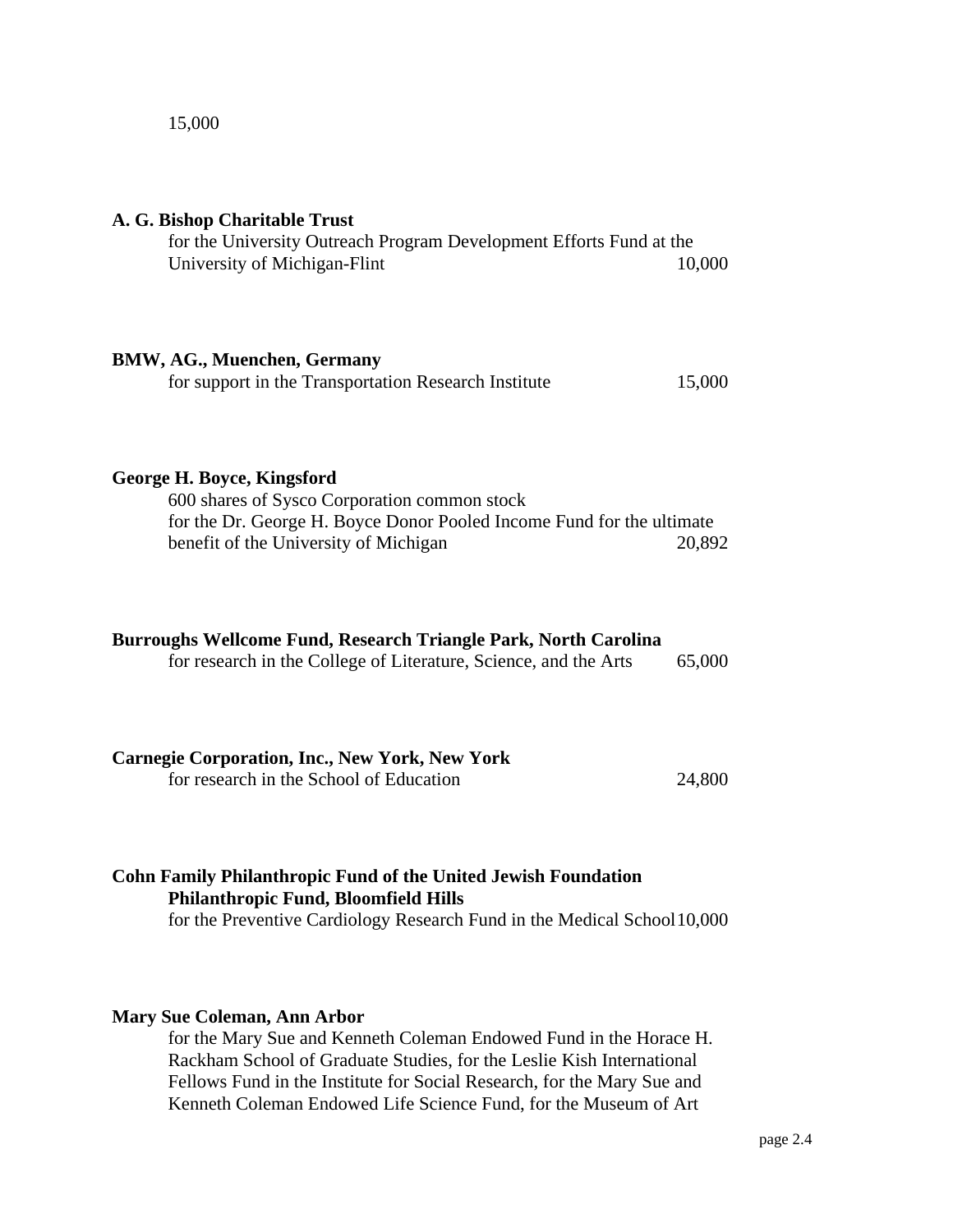| Building Project, for the Mary Sue and Kenneth Coleman Endowed<br>Undergraduate Fund, and for the Trotter House                                                                                                                                | 15,000 |
|------------------------------------------------------------------------------------------------------------------------------------------------------------------------------------------------------------------------------------------------|--------|
| <b>Comerica Charitable Foundation, Detroit</b><br>for the Heinz C. Prechter Bipolar Research Fund in the Medical School<br>10,000                                                                                                              |        |
| <b>Community Foundation of Greater Flint, Flint</b><br>for the Minority Student Scholarship Fund at the University of<br>Michigan-Flint                                                                                                        | 79,255 |
| <b>Conrad Charitable Foundation, Northville</b><br>for scholarships at the University of Michigan-Dearborn                                                                                                                                     | 15,500 |
| <b>Consortium for Graduate Study, Saint Louis, Missouri</b><br>for support in the Stephen M. Ross School of Business                                                                                                                           | 13,088 |
| <b>Jane Wilson Coon Trust</b><br>for support in the Department of Athletics, for the William W. Coon, M.D.<br>Surgery Oncology Patient Care Fund in the Medical School, and for the<br>Student Achievement Award Fund in the School of Nursing | 10,804 |
| <b>DaimlerChrysler Corporation, Auburn Hills</b><br>for support in the College of Engineering, for the Associates Program in<br>the Stephen M. Ross School of Business, and for scholarships at the<br>University of Michigan-Dearborn         | 29,500 |

# **Helen Davis Charitable Lead Trust**

for the Hal and Ann Davis Fund in the College of Literature, Science, and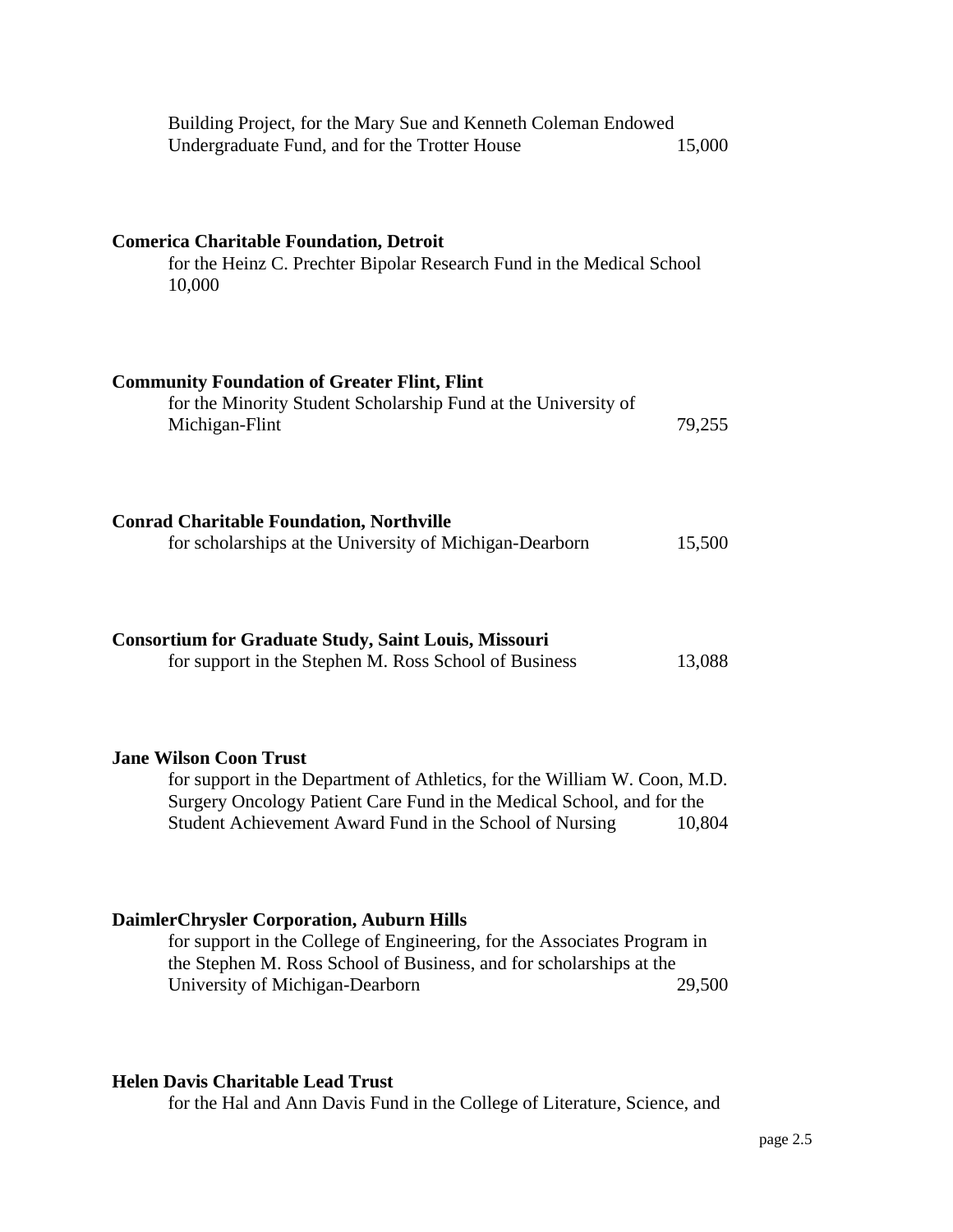| the Arts, and for the University Musical Society                                                                                                                        | 51,000  |
|-------------------------------------------------------------------------------------------------------------------------------------------------------------------------|---------|
| <b>DCES Educational Services, Canton</b><br>for scholarships and other support in the College of Engineering                                                            | 16,000  |
| <b>John Deere Foundation, Moline, Illinois</b><br>for support in the College of Engineering                                                                             | 75,000  |
| <b>Dorothy B. Dickens Estate</b><br>for research in the Medical School                                                                                                  | 12,500  |
| Henry S. and Mala Dorfman Family Foundation, Bloomfield Hills<br>for the Henry and Mala Dorfman Family Expendable Professorship in the<br><b>Medical School</b>         | 100,000 |
| Dorfman Philanthropic Fund of the United Jewish Foundation, Bloomfield<br><b>Hills</b><br>for the Dorfman Family Endowed Fund at the University of<br>Michigan-Dearborn | 20,000  |
| <b>Michelle Adams Duffett, Geneva, Illinois</b><br>for scholarships and other support in the Department of Athletics                                                    | 10,800  |
| <b>Elkes Foundation, Rye, New York</b><br>for the Elkes Fund for Faculty Excellence in the Law School                                                                   | 250,000 |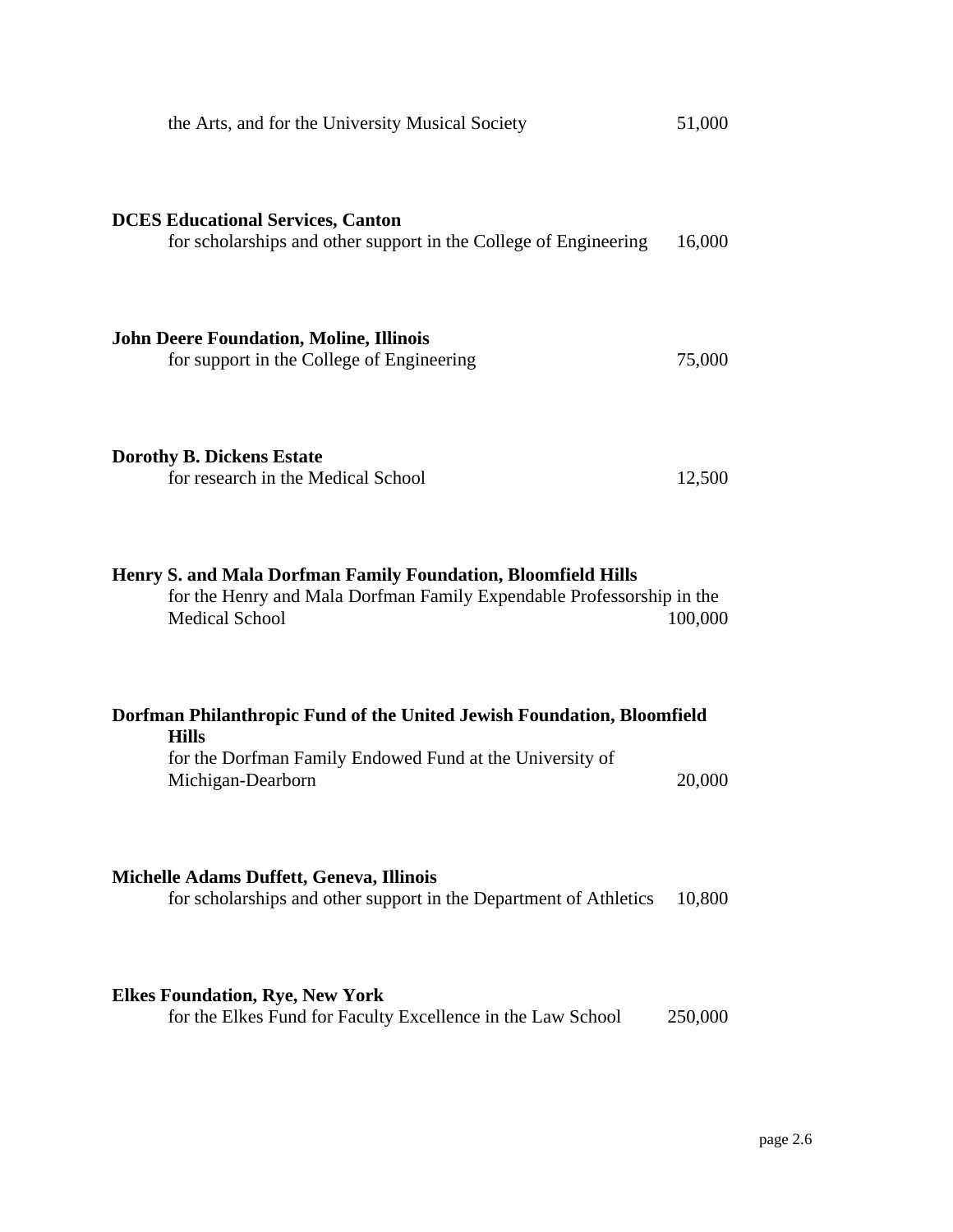## **Pamela Esser, Bloomfield Hills**

for research in the Medical School, in memory of Dr. Joel A. Kahn 10,000

**Ethicon Endo-Surgery, Inc., New Brunswick, New Jersey**

| for the MBA Domestic Corps in the Stephen M. Ross School of Business<br>16,000                                 |         |
|----------------------------------------------------------------------------------------------------------------|---------|
| Frederick L. Feldkamp, Chicago, Illinois<br>for scholarships and other support in the Department of Athletics  | 11,200  |
| <b>Flint Ink Corporation, Ann Arbor</b><br>for research in the College of Literature, Science, and the Arts    | 17,900  |
| <b>Ford Foundation, New York, New York</b><br>for research in the College of Literature, Science, and the Arts | 141,000 |
| <b>Ford Motor Company Fund, Dearborn</b><br>for support at the University of Michigan-Dearborn                 | 62,154  |
| <b>Foundation for Digestive Health and Nutrition, Bethesda, Maryland</b><br>for research in the Medical School | 33,750  |
| <b>Maxine and Stuart Frankel Foundation, Bloomfield Hills</b><br>for the University Musical Society            | 10,000  |

**Samuel and Jean Frankel Foundation, Troy**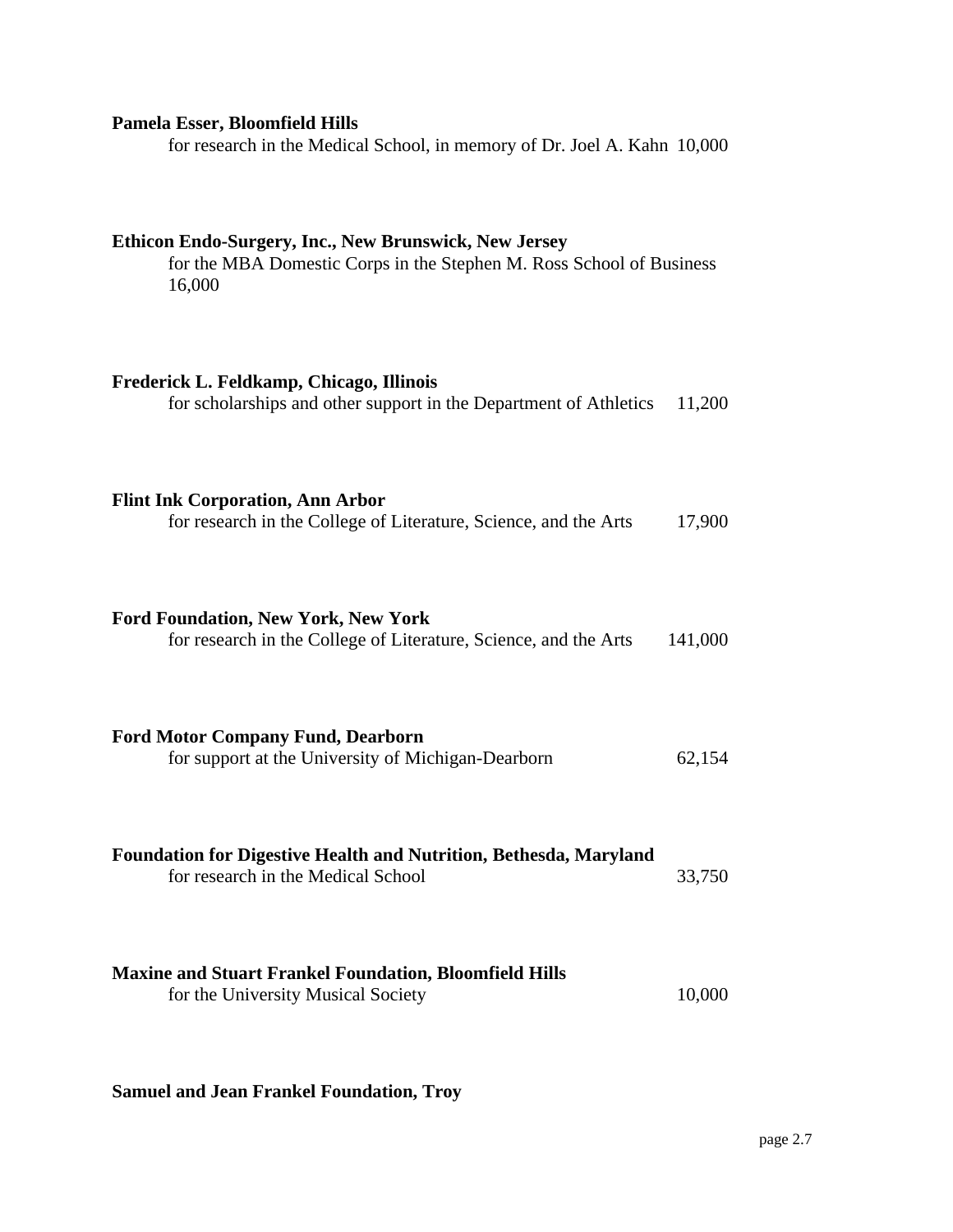for the Judaic Studies Director's Discretionary Fund in the College of Literature, Science, and the Arts 10,000

#### **Fraternal Order of Eagles 3996, Belleville**

for the University of Michigan Children's Cancer Fund in the Medical School 10,000

#### **Frey Foundation, Grand Rapids**

for the Building Fund in the Gerald R. Ford School of Public Policy25,000

#### **Kerry A. Galvin, Houston, Texas**

for support in the Law School 20,000

#### **Warren E. Gast, Saint Joseph**

for scholarships and other support in the Department of Athletics and for the Class of 1953 Scholarship Fund in the College of Engineering 11,400

#### **General Motors Corporation, Phoenix, Arizona**

for research in the College of Engineering 25,000

#### **GLS Memorial Fund, New York, New York**

for the Richards, Polatsch & Weingard Memorial Scholarship in the College of Literature, Science, and the Arts 100,000

#### **Gould-Shenfield Family Foundation, Great Neck, New York**

for the Gould Shenfield Scholarship Fund in the College of Literature,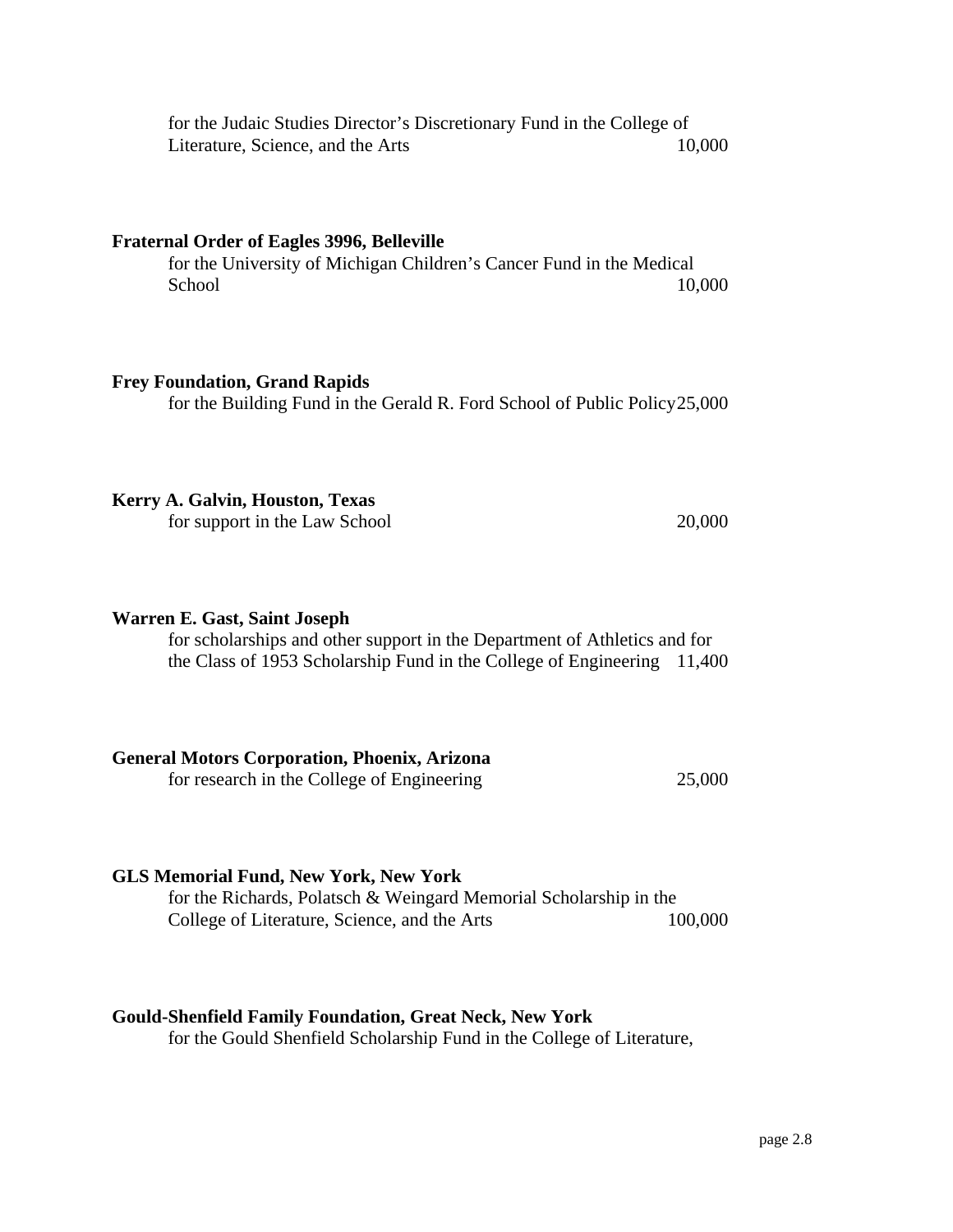| Howard and Elizabeth Gourwitz Philanthropic Fund of the United Jewish<br><b>Foundation Bloomfield Hills</b>                                                                    |
|--------------------------------------------------------------------------------------------------------------------------------------------------------------------------------|
| for the Carnegie Hall Program and the Athletics Bands Fund in the School<br>of Music<br>17,500                                                                                 |
| <b>William T. Grant Foundation, New York, New York</b><br>for research in the School of Education<br>328,364                                                                   |
| J. Ira and Nicki Harris Foundation, Palm Beach, Florida<br>for the Benny Friedman Fellowship in Sports in the Horace H. Rackham<br><b>School of Graduate Studies</b><br>10,000 |
| Tarek S. Hassan, Ann Arbor<br>for scholarships and other support in the Department of Athletics<br>21,700                                                                      |
| James C. Hays, Roswell, Georgia<br>for the Class of 1977 Scholarship Fund in the Medical School<br>10,000                                                                      |
| <b>HCA Foundation, Nashville, Tennessee</b><br>for the Harold and Vivian Shapiro Undergraduate Library Fund in the<br>University Library<br>15,000                             |
| <b>HSBC Bank USA, New York, New York</b>                                                                                                                                       |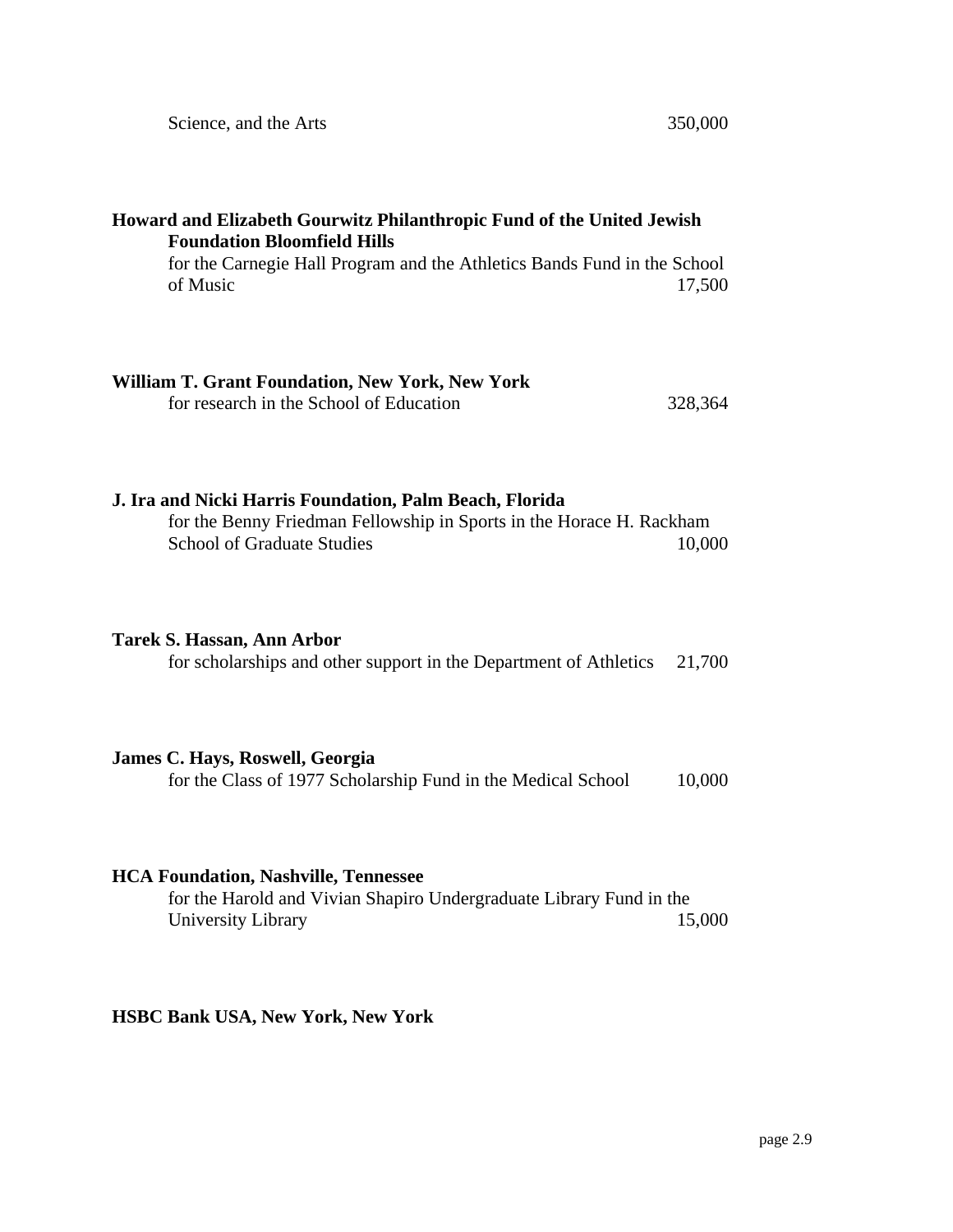| for employee matching gifts                                                                                           | 14,900  |
|-----------------------------------------------------------------------------------------------------------------------|---------|
| <b>Integrated Health Associates, Inc., Ann Arbor</b><br>for the Children's Hospital Building Fund                     | 10,000  |
| <b>Intel Corporation, Hillsboro, Oregon</b><br>for research in the College of Engineering                             | 85,500  |
| <b>Intel Foundation, Hillsboro, Oregon</b><br>for support in the College of Engineering                               | 90,000  |
| <b>James R. Irwin, Ann Arbor</b><br>for support in the Department of Athletics and for the Clements Library<br>20,000 |         |
| <b>William Jakinovich Estate</b><br>for support at the University of Michigan                                         | 176,625 |
| <b>Janus Capital Group, Stuart, Florida</b><br>for employee matching gifts                                            | 20,000  |
| Johnson & Johnson Family of Companies, Skillman, New Jersey<br>for employee matching gifts                            | 14,120  |
|                                                                                                                       |         |

### **Robert Wood Johnson Foundation, Princeton, New Jersey**

for support in the School of Public Health and the Gerald R. Ford School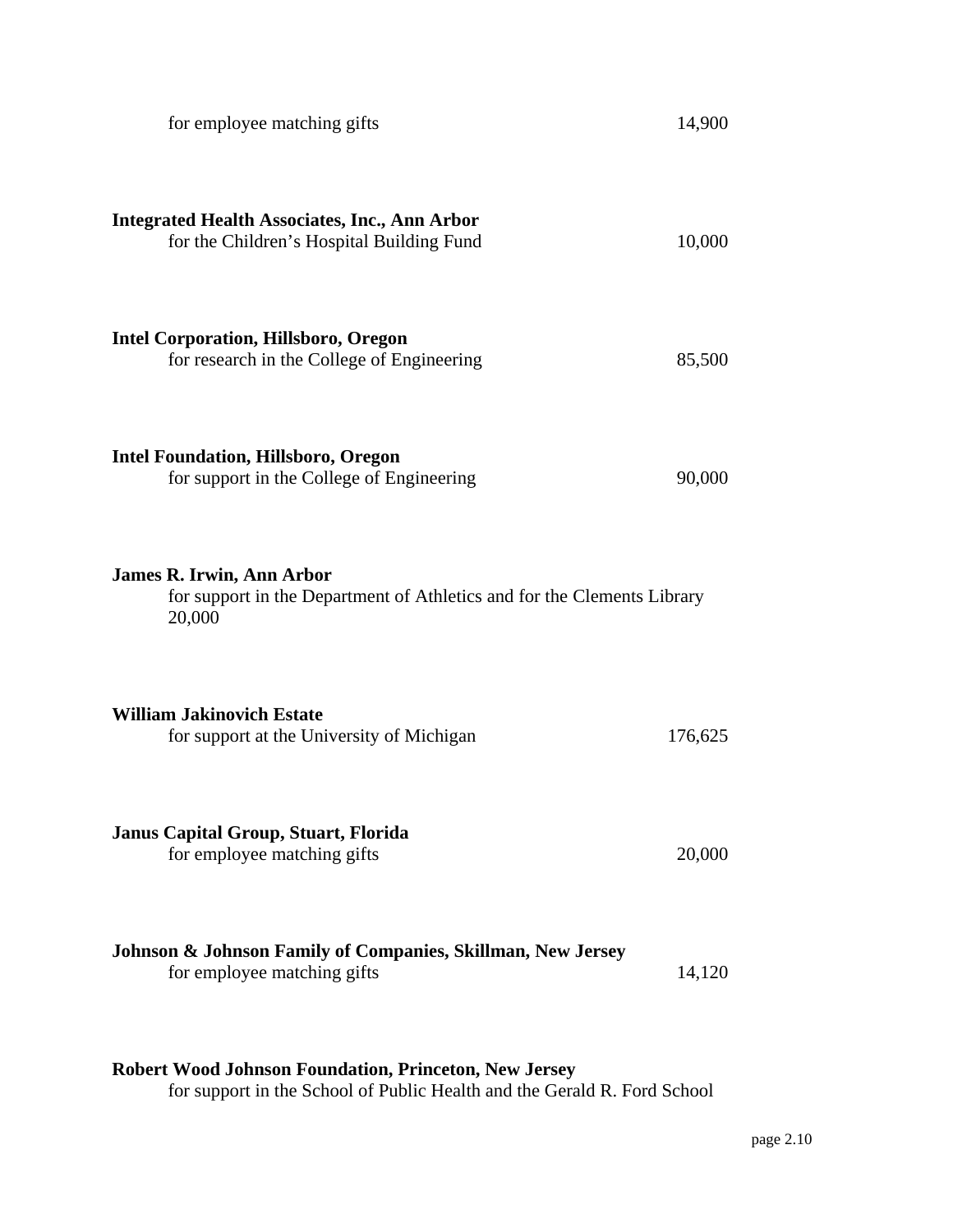#### **Kaydon, Ann Arbor**

for support in the School of Music and for the University Musical Society 40,000

#### **Kiwanis of Michigan Foundation, Petoskey**

for the Child and Family Life Fund in the C. S. Mott Children's Hospital 14,852

#### **Knight Foundation, Miami, Florida**

for the Michigan Journalism Fellow Program in the Horace H. Rackham School of Graduate Studies 1,000,000

#### **Susan G. Komen Breast Cancer Foundation, Dallas, Texas**

for the University of Michigan Breast Fellowship Program in the Medical School and for the 2005 International Symposium on Breast Cancer in the School of Nursing 53,000

#### **Emily Koulogeorge, Northbrook, Illinois**

for the Emily Koulogeorge Scholarship in the College of Pharmacy 10,000

#### **William E. M. Lands, Berkeley Springs, West Virginia**

for the William E. M. Lands Lectureship in the Medical School 15,000

#### **Jeffrey R. Lees, White Plains, New York**

2,007 shares of JP Morgan Chase and Company common stock for the Jeffrey R. and Joan Leeds Fund in the College of Literature,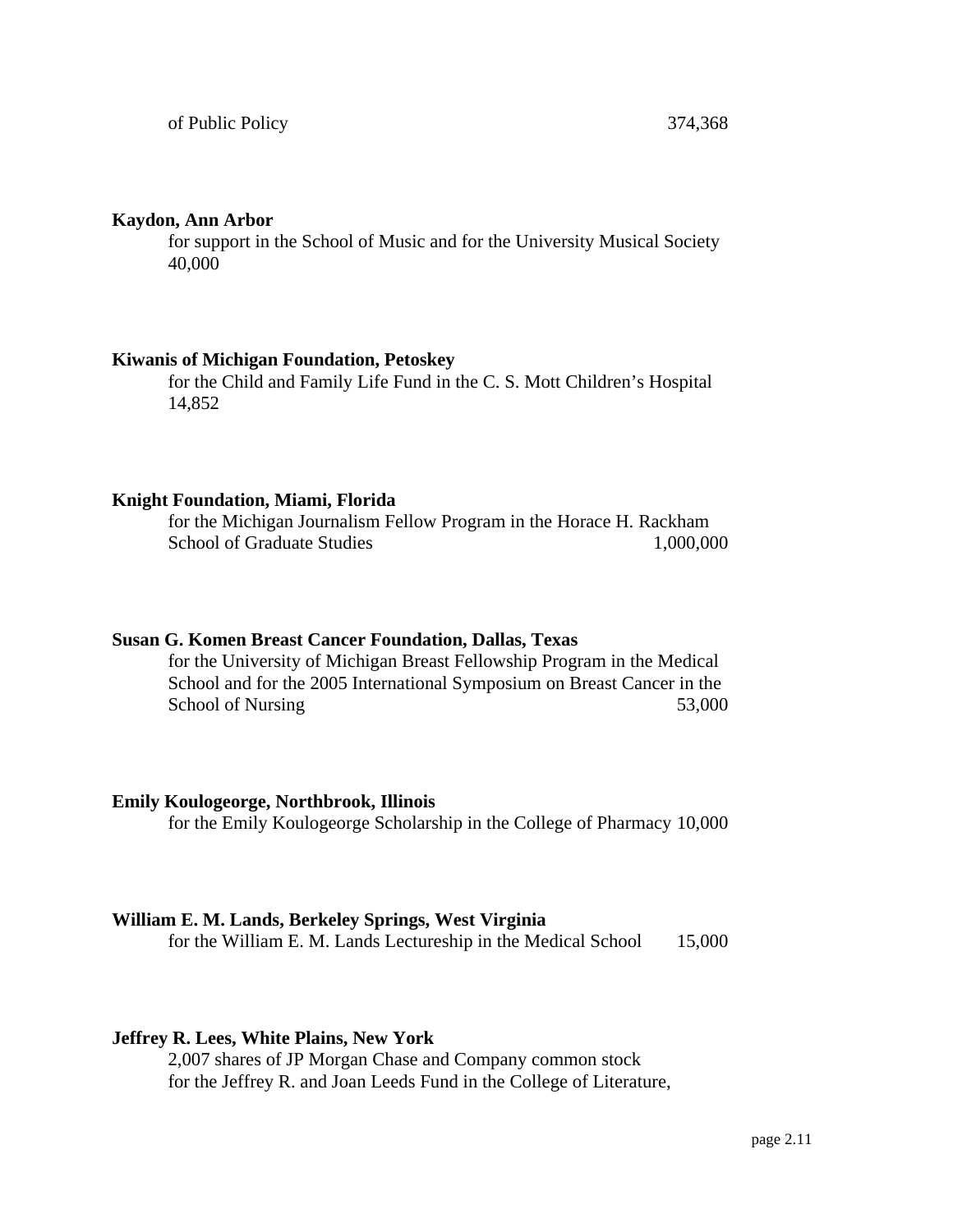Science, and the Arts 78,644

### **Leukemia and Lymphoma Society, White Plains, New York** for research in the Medical School 57,500

#### **Jerry W. Levin, New York, New York**

for the Computer Science and Engineering Building Fund and other support in the College of Engineering 2,200,000

#### **Eli Lilly and Company Foundation, Indianapolis, Indiana**

for the Eli Lilly PhD Fellowship in the College of Literature, Science, and the Arts 50,000

#### **Susan Liss, Chevy Chase, Maryland**

for the Michigan in Washington Program in the College of Literature, Science, and the Arts 20,000

#### **Molly Parnis Livingston Foundation, Inc., New York, New York**

for the Michigan Journalism Fellows Program in the Horace H. Rackham School of Graduate Studies 40,625

#### **M-Den, Inc., Ann Arbor**

for the Children's Hospital Building Fund 93,500

**Masco Corporation, Taylor**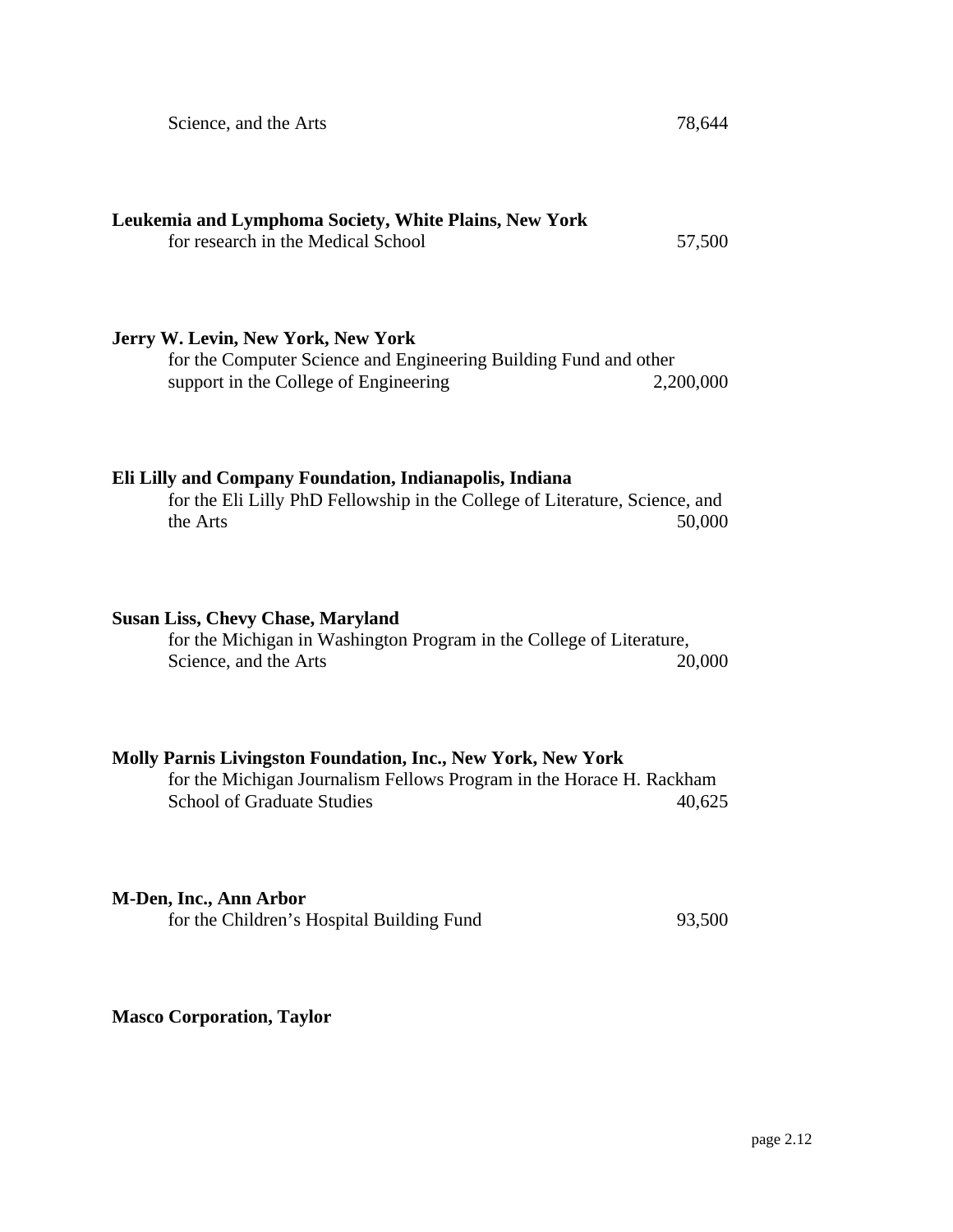#### **Michelle Coleman Mayes, Stamford, Connecticut**

for the Alden J. (Butch) Carpenter Law Memorial Fund in the Law School 10,000

#### **Ralph L. McCormick, Palos Verdes Peninsula, California**

for the Ralph L. McCormick Charitable Gift Annuity for the ultimate benefit of the College of Engineering 20,000

#### **Melanie S. McCray Estate**

for the University Musical Society 20,000

#### **Nancy S. McLelland, Berwyn, Pennsylvania**

for scholarships in the Department of Athletics and for the Class of 1979 Endowed Scholarship Fund in the Stephen M. Ross School of Business 25,500

#### **Mary Upjohn Meader, Kalamazoo**

17,700 shares of various corporate common stocks for the Kelsey Museum Expansion Project 1,039,159

#### **Medtronic, Memphis, Tennessee**

for the Medtronic Sofamor Danek Spine Fellowship in the Medical School 65,000

#### **Medtronic Foundation, Minneapolis, Minnesota**

for the C. G. Overberger Scholarship Fund and other support in the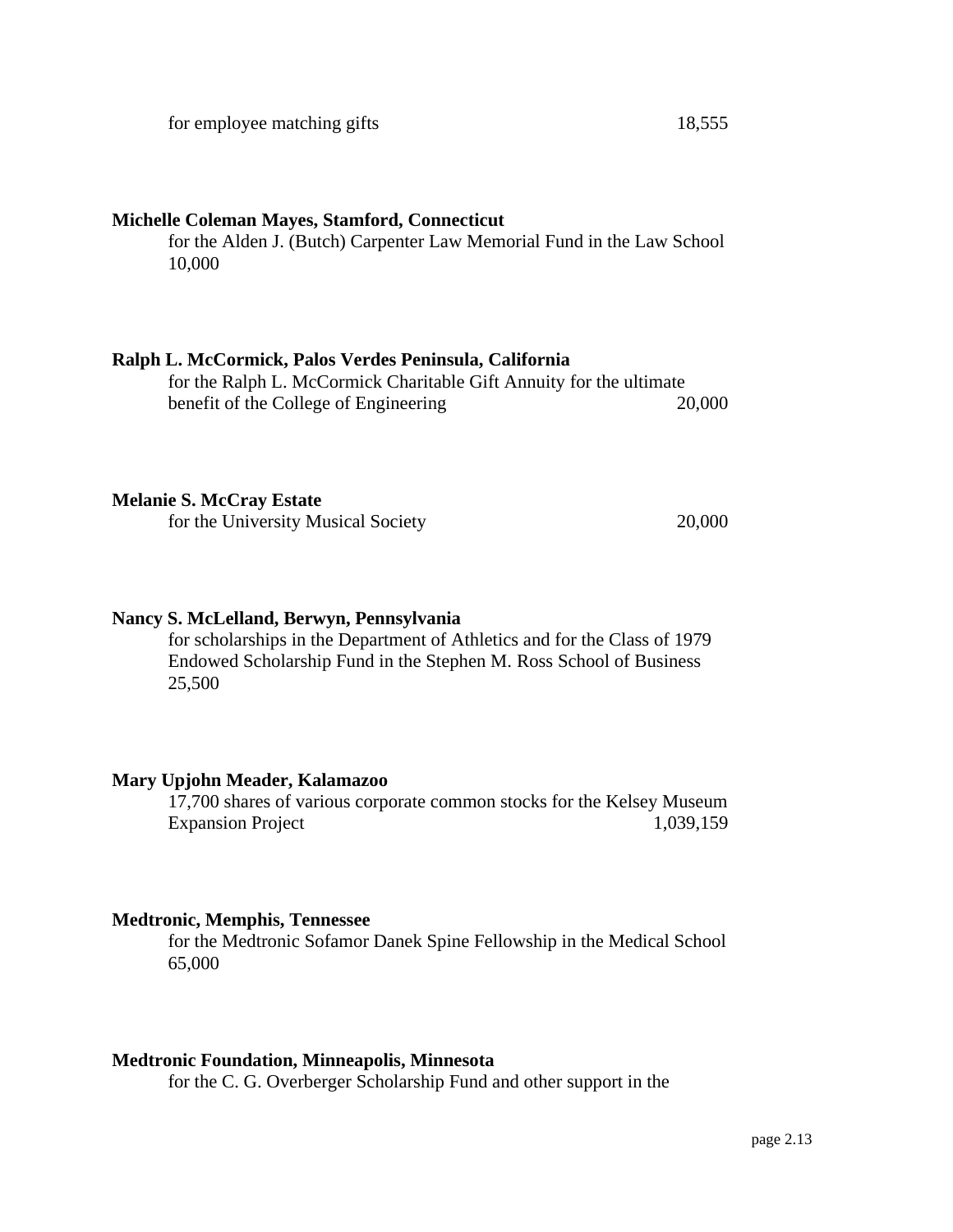|  | College of Engineering and for employee matching gifts | 13,790 |
|--|--------------------------------------------------------|--------|
|  |                                                        |        |

#### **Merck and Company, Inc., Rahway, New Jersey**

for the W. R. Roush Department Fund in the College of Literature, Science, and the Arts 25,000

#### **Joel S. Mindel, New York, New York**

600 shares of Citigroup, Inc., common stock for research in the Medical School 29,520

#### **Mitchell and Diane Mondry Philanthropic Fund of the United Jewish Foundation of Metropolitan Detroit, Bloomfield Hills**

for the Mitchell A. Mondry Entrepreneurial Scholarship in the Stephen M. Ross School of Business 10,000

#### **Kenneth H. Mortenson, New York, New York**

600 shares of The Coca-Cola Company common stock for the Junge Family Champions Center in the Department of Athletics 26,190

| <b>Muscular Dystrophy Associations of America, Inc., Tucson, Arizona</b> |        |
|--------------------------------------------------------------------------|--------|
| for research in the Medical School                                       | 20,069 |

#### **Myron J. Nadler, Delray Beach, Florida**

for the Myron J. Nadler Fund in the Law School 100,000

#### **National Cancer Prevention Fund, Denver, Colorado**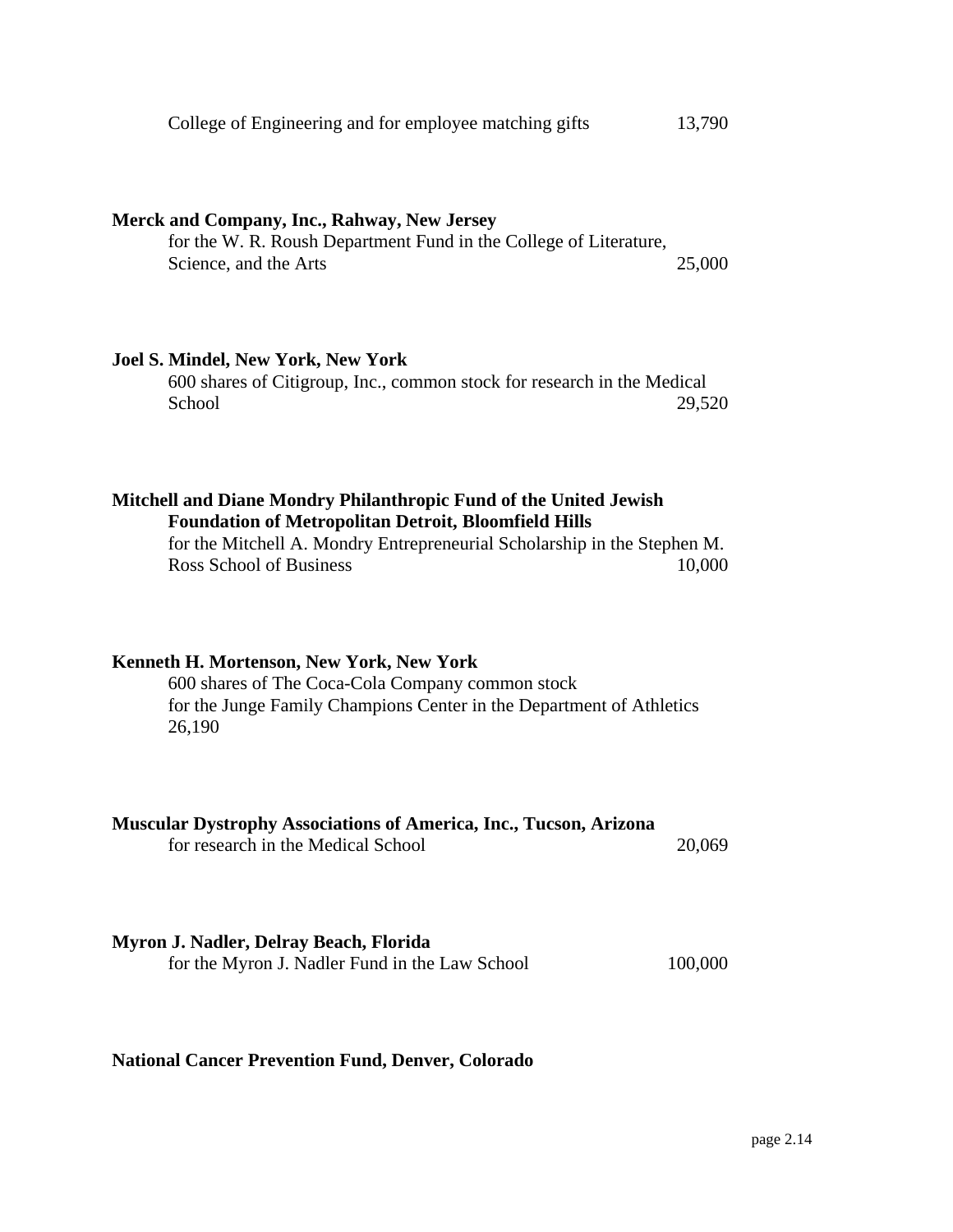| 64,917                                                                          |
|---------------------------------------------------------------------------------|
| for support in the Department of Athletics and for Special Exhibition<br>15,800 |
| 12,000                                                                          |
| 10,925                                                                          |
| for the Building Fund in the Gerald R. Ford School of Public Policy             |
| for the Phyllis Ocker Athletic Scholarship in the Department of Athletics       |
| 19,500                                                                          |
|                                                                                 |

#### **David and Lucile Packard Foundation, Los Altos, California**

for support in the School of Public Health 50,000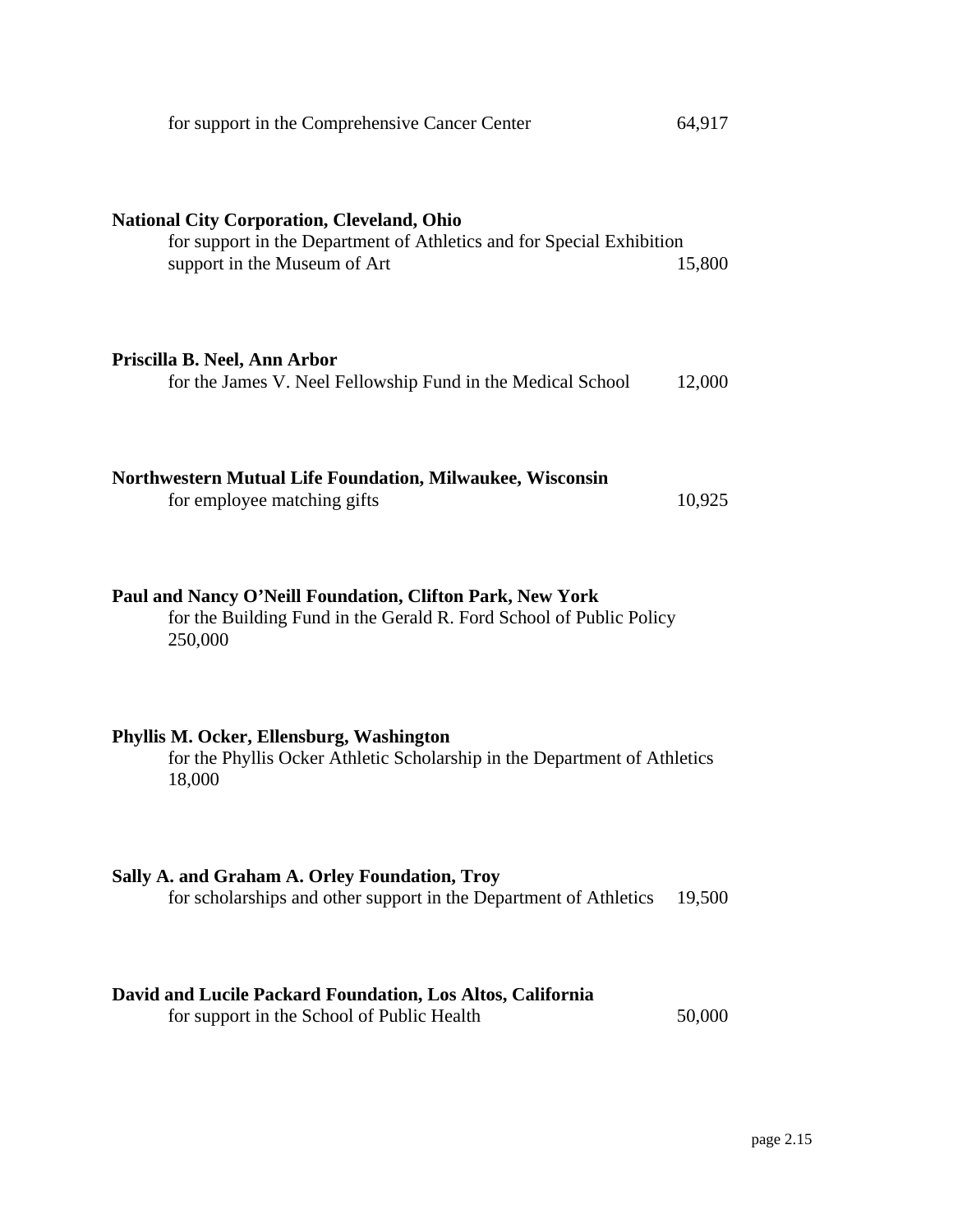| Jeffery K. Parsigian, Grosse Pointe                                                                                                                                                               |         |
|---------------------------------------------------------------------------------------------------------------------------------------------------------------------------------------------------|---------|
| for the Robert and Rose Parsigian Fund                                                                                                                                                            | 250,000 |
| Pfizer, Inc., Ann Arbor<br>for the Graduate Student Internship Program and other support in the<br>College of Literature, Science, and the Arts, and for the Matthaei<br><b>Botanical Gardens</b> | 47,693  |
|                                                                                                                                                                                                   |         |
| <b>Lucian J. Philion Estate</b><br>for chemistry support in the College of Literature, Science, and the Arts<br>12,000                                                                            |         |
|                                                                                                                                                                                                   |         |
| <b>Nancy S. Pickus, Saline</b><br>for the Albert and Nancy Pickus General Athletic Scholarship in the<br>Department of Athletics                                                                  | 30,000  |
|                                                                                                                                                                                                   |         |
| Piety Hill Chapter 4-044 Michigan, Birmingham                                                                                                                                                     |         |
| for undergraduate student aid in the School of Nursing                                                                                                                                            | 10,000  |
|                                                                                                                                                                                                   |         |
| Donald E. Pollard, Rye, New York                                                                                                                                                                  |         |
| for support in the College of Literature, Science, and the Arts                                                                                                                                   | 10,000  |
|                                                                                                                                                                                                   |         |
| <b>Power Foundation, Kalamazoo</b>                                                                                                                                                                |         |
| for the University Musical Society                                                                                                                                                                | 30,000  |

# **ProQuest, Ann Arbor**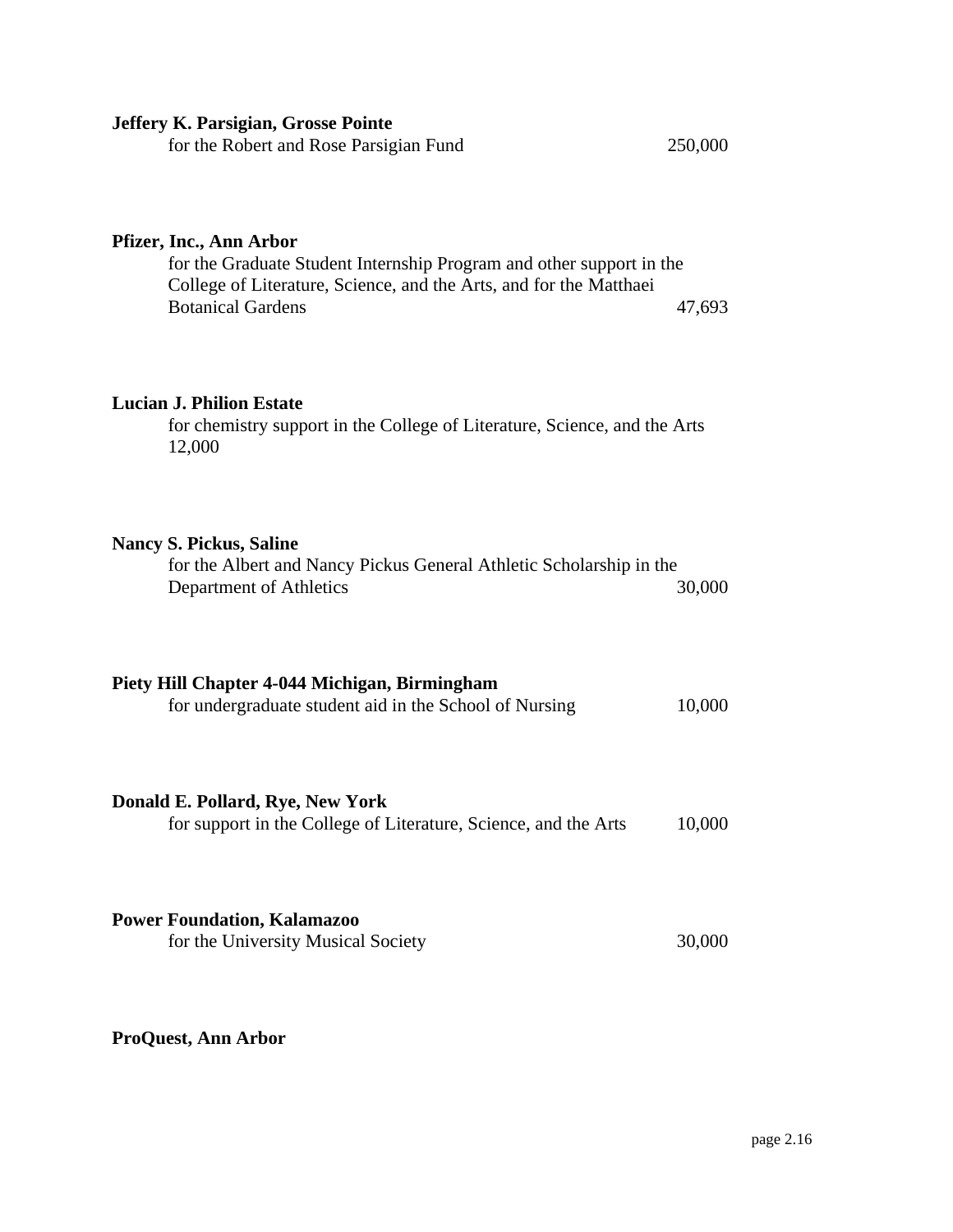| <b>Prostate Cancer Foundation, Santa Monica, California</b><br>for research in the Medical School                                                                     | 100,000 |
|-----------------------------------------------------------------------------------------------------------------------------------------------------------------------|---------|
| <b>James A. Read, Riverside, Connecticut</b><br>for support of women's lacrosse in the Department of Athletics                                                        | 10,000  |
| <b>Redlich Horwitz Foundation, Saddle River, New Jersey</b><br>for the Redlich Horwitz Community Scholars Fund in the College of<br>Literature, Science, and the Arts | 100,000 |
| <b>Jessie Ridley Foundation, Inc., New York, New York</b><br>for scholarships at the University of Michigan                                                           | 12,500  |

for support in the Horace H. Rackham School of Graduate Studies 10,000

#### **Robert J. Rock, Birmingham**

for the Academic Center and other support in the Department of Athletics 30,800

#### **Joseph and Rose Rontal Foundation, Farmington Hills**

for the Eugene Rontal Family Resident Education Fund in the Medical School and for the Eugene and Ellen Rontal Pre-College Mentoring Fund 20,000

**Sensicore, Inc., Ann Arbor**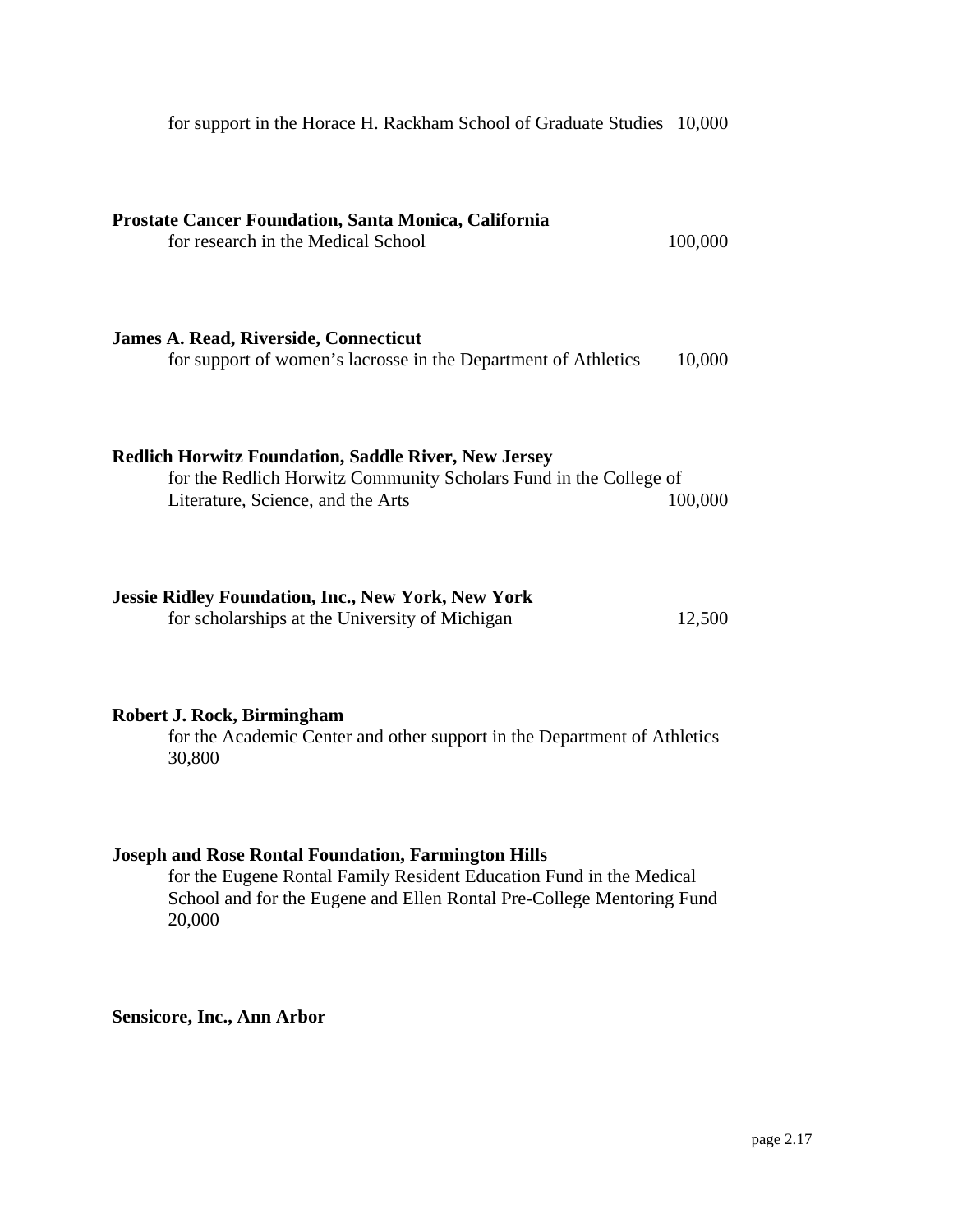| for support in the College of Literature, Science, and the Arts                                                                                                                                                                                                                                      | 12,500  |  |  |
|------------------------------------------------------------------------------------------------------------------------------------------------------------------------------------------------------------------------------------------------------------------------------------------------------|---------|--|--|
| <b>Margaret Sokol, New York, New York</b><br>for the Margaret and Herman Sokol Faculty Award in the Horace H.<br>Rackham School of Graduate Studies, and for the Sokol Graduate<br>Fellowship, and the Mastodon Project in the Exhibit Museum in the<br>College of Literature, Science, and the Arts | 101,000 |  |  |
| <b>Soros Fund Charitable Foundation, Princeton, New Jersey</b><br>for employee matching gifts                                                                                                                                                                                                        | 10,000  |  |  |
| <b>Speckhard-Knight Charitable Foundation, Ann Arbor</b><br>for the Speckhard-Knight Fetal Alcohol Syndrome Fund in the Medical<br>School                                                                                                                                                            | 30,000  |  |  |
| Spinal Cord Research Foundation, Washington, D. C.<br>for research in the Division of Kinesiology                                                                                                                                                                                                    | 33,750  |  |  |
| David J. Sprecher, Okemos<br>for the Kristi Sprecher Memorial Fund                                                                                                                                                                                                                                   | 25,000  |  |  |
| Laurie M. Staples Irrevocable Administrative Trust<br>for the A. Regula Herzog Young Investigators Fund, the Michigan                                                                                                                                                                                |         |  |  |

Program Survey Methodology Discretionary Fund, the Leslie Kish International Fellows Fund, and for the Charles Cannell Fund in Survey Methodology, in the Institute for Social Research 40,000

#### **Edna M. Stark Trust**

for the Gladys D. and Walter R. Stark Graduate Fellowship in the Stephen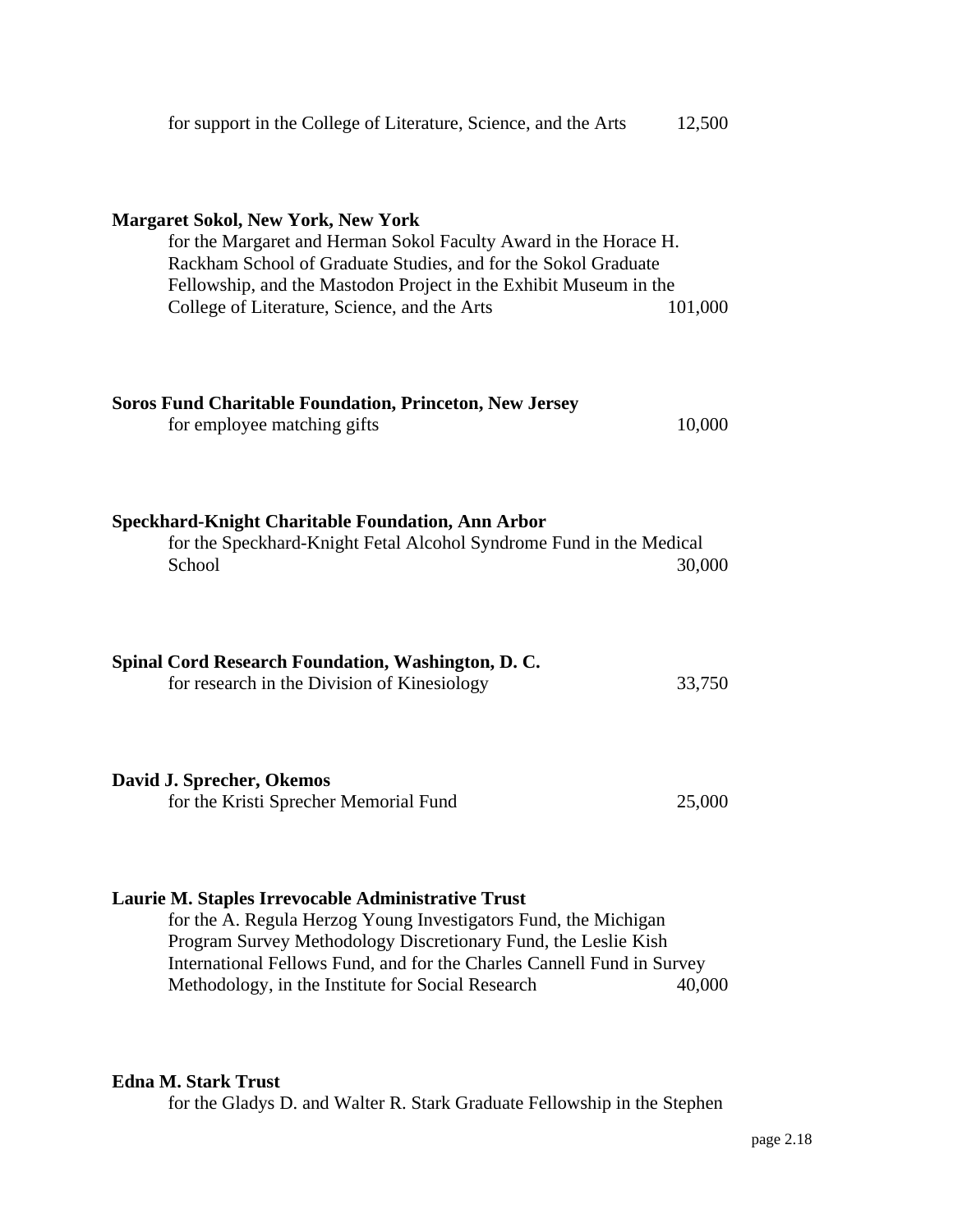| M. Ross School of Business, and for the Stark Dean's Merit Scholarship<br>in the College of Literature, Science, and the Arts                                                 | 605,461 |
|-------------------------------------------------------------------------------------------------------------------------------------------------------------------------------|---------|
| Waldo D. Sturm, Pigeon<br>for the Sturm Family Endowment Fund in the College of Literature,<br>Science, and the Arts                                                          | 100,000 |
| <b>Sunrise Advertising, Inc., Cincinnati, Ohio</b><br>for WUOM                                                                                                                | 10,200  |
| <b>Target Corporation, Minneapolis, Minnesota</b><br>for the Associates Program and the Women's Initiative in Leadership<br>Program in the Stephen M. Ross School of Business | 24,250  |
| <b>A. Alfred Taubman Revocable Trust</b><br>for the Alfred Taubman Scholarship                                                                                                | 19,723  |
| <b>Teachers Insurance and Annuity Association, New York, New York</b><br>for the University Musical Society                                                                   | 20,000  |
| <b>Team Beans, LLC, East Brunswick, New Jersey</b><br>for the Children's Hospital Building Fund                                                                               | 12,108  |

# **Terumo Cardiovascular Systems Corporation, Ann Arbor**

for support in the Department of Athletics and for research in the Medical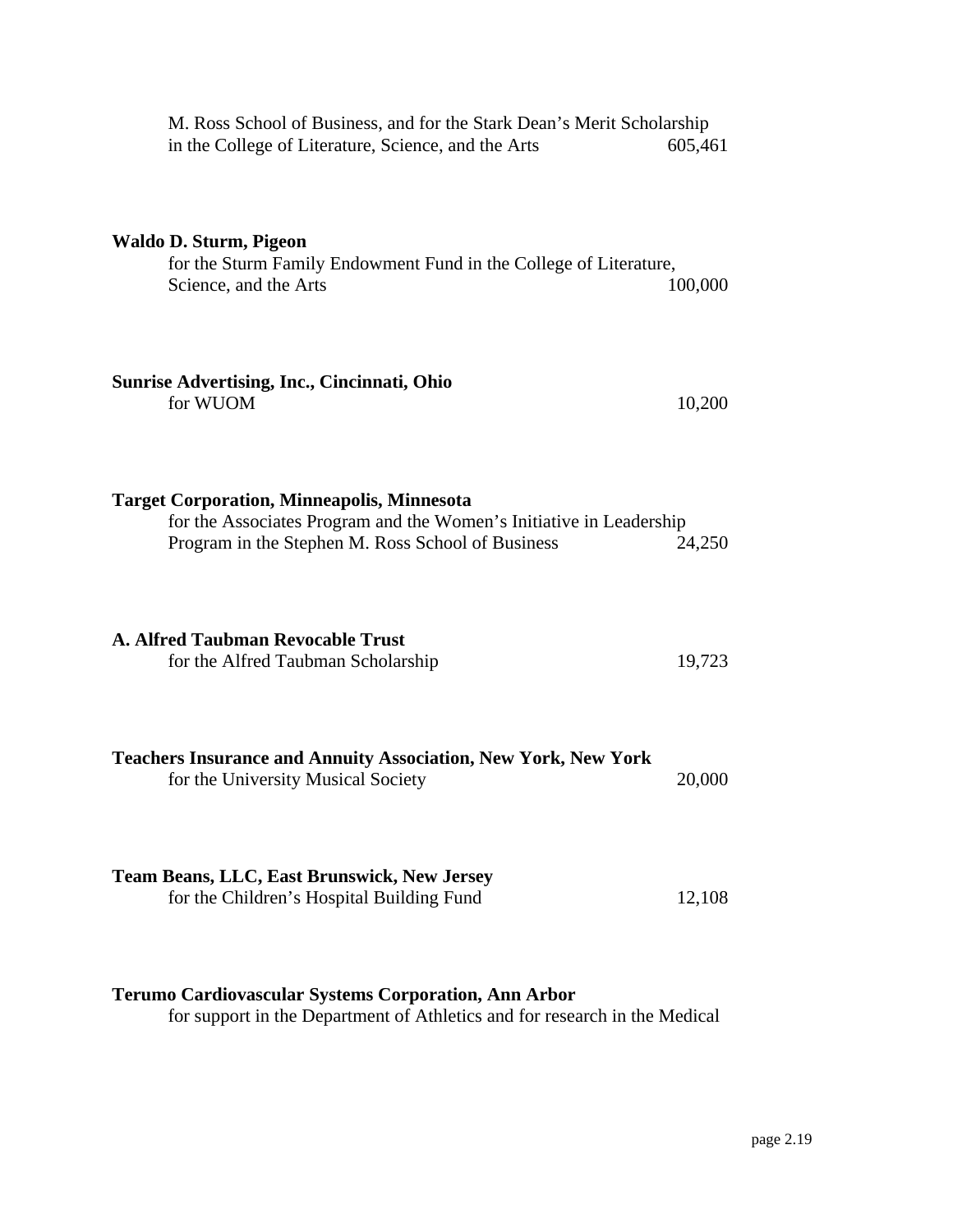# **John C. Tonkin, Ormond Beach, Florida** for scholarships and other support in the Department of Athletics 10,150 **John R. and Georgene M. Tozzi Foundation, Ross, California** for the Computer Executive Education Building Tozzi Center Fund in the Stephen M. Ross School of Business 500,000 **TRW Foundation, Cleveland, Ohio** for electrical and computer engineering support at the University of Michigan-Dearborn 30,000 **University of Michigan Alumni Club of Lansing, Lansing** for the Greater Lansing Area Alumnae Club Scholarship 11,000 **Union Pacific Foundation, Omaha, Nebraska** for the MBA Domestic Corps in the Stephen M. Ross School of Business 32,000 **Ann T. Van Rosevelt, Ann Arbor** 1,178 shares of Coca-Cola Company common stock for the Kelsey Museum Expansion Project 50,253

#### **Peter M. Wege, Grand Rapids**

for the CSS Wege Environmental Educational Program in the School of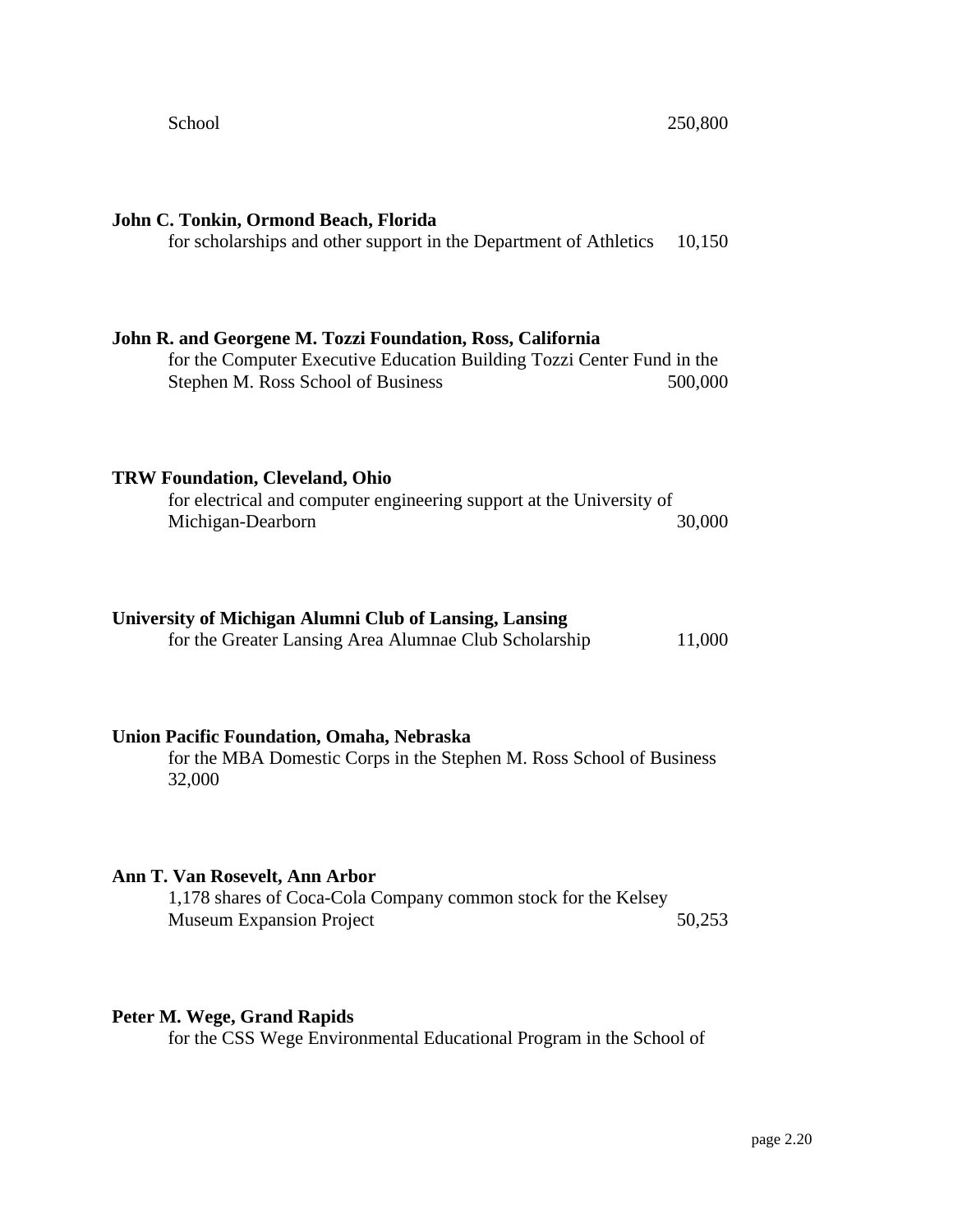#### **Whirlpool Foundation, Benton Harbor**

for the MBA Domestic Corps in the Stephen M. Ross School of Business 32,000

#### **Barbara E. Whitman, Larchmont, New York**

910 shares of Nabors Industries Ltd., common stock for the Carlyon Whitman Dean's Scholarship Fund in the College of Literature, Science, and the Arts

#### **Elizabeth Ruthruff Wilson Foundation, Tecumseh**

for scholarships in the Center for the Education of Women, and for the Marilyn Mason Scholarship in Organ, and other support in the School of Music 15,000

#### **Ronald Winter, Ossineke**

| for scholarships and other support in the Department of Athletics 19,800 |  |  |  |  |  |  |
|--------------------------------------------------------------------------|--|--|--|--|--|--|
|--------------------------------------------------------------------------|--|--|--|--|--|--|

| Robert L. Wood, Roxbury, Connecticut                   |        |
|--------------------------------------------------------|--------|
| for the Academic Center in the Department of Athletics | 33,333 |

#### **Zoe Foundation for Infusion Art Therapy, Dexter** for support in the Comprehensive Cancer Center 15,000

#### **Additional gifts ranging from \$5,000 to \$9,999 were received from the following donors:**

**American Association of University Women, Ann Arbor**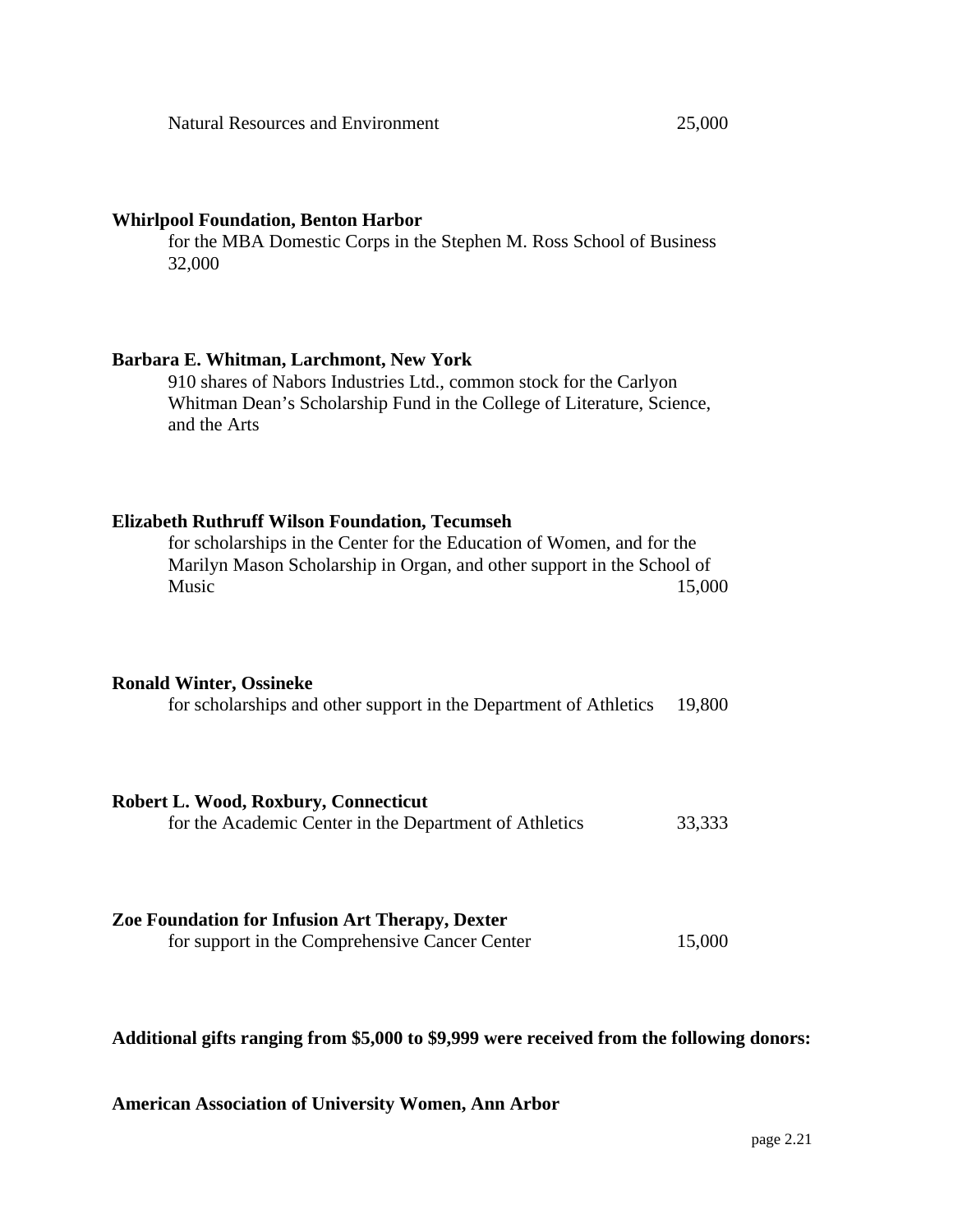**Aisin World Corporation of America, Plymouth Anastasios Alexiou, Ann Arbor Alro Steel Corporation, Jackson Ann Arbor Automotive Group ELC, LLC, Ann Arbor Manuel J. Asensio III, Columbus, Ohio Auto Club Group, Dearborn Leonard J. Baxt, Washington, D. C. Berghorst Foundation, Inc., Wilmington, Delaware Borg-Warner Foundation, Inc., Chicago, Illinois Buchanan & Beckering, Grand Rapids Victoria R. Buckler, Ann Arbor David M. Bugajski, Chatham, New Jersey Buhr Foundation, Ann Arbor Samuel M. Callan, Saline Wendy Will Case Cancer Fund, Inc., Chicago, Illinois Clark Hill, Detroit Crohn's and Colitis Foundation of America, Inc., New York, New York Thomas D. Cusick, Jr., Wilton, Connecticut D. and P. Curtis Trust Michael C. DiGiovanni, Farmington Hills E. I. DuPont DeNemours & Company, Wilmington, Delaware Robert A. Epstein, Bloomfield Hills John K. Fischer, Livonia Russell H. Fiske, Sr. Estate General Electric Foundation, Fairfield, Connecticut William B. Ginsberg, New York, New York John J. Gordon, Bloomington, Illinois Group Associates, Inc., Southfield Kalvin M. Grove, Saint Petersburg, Florida Frank Hamilton, Birmingham Harbor Capital Advisors, Inc., Toledo, Ohio Harness, Dickey & Pierce PLC, Troy HFF Foundation, West Bloomfield Michael S. Hokin, Scarsdale, New York David L. Huntoon, Ann Arbor Andrew G. Hurst, Boca Raton, Florida IMRA America, Inc., Ann Arbor Jewish Federation of Washtenaw County, Ann Arbor J. Christopher Kantgias, Birmingham L. S. B. Leakey Foundation, Oakland, California Annette M. Lockwood, Fairfax Station, Virginia Ann Lurie, Chicago, Illinois M & L Online, LLC, Farmington Hills HMJS Marks Fund, Washington, D. C. McMullen Realty Company, Inc., Ann Arbor Thomas H. Meyer, Tecumseh**